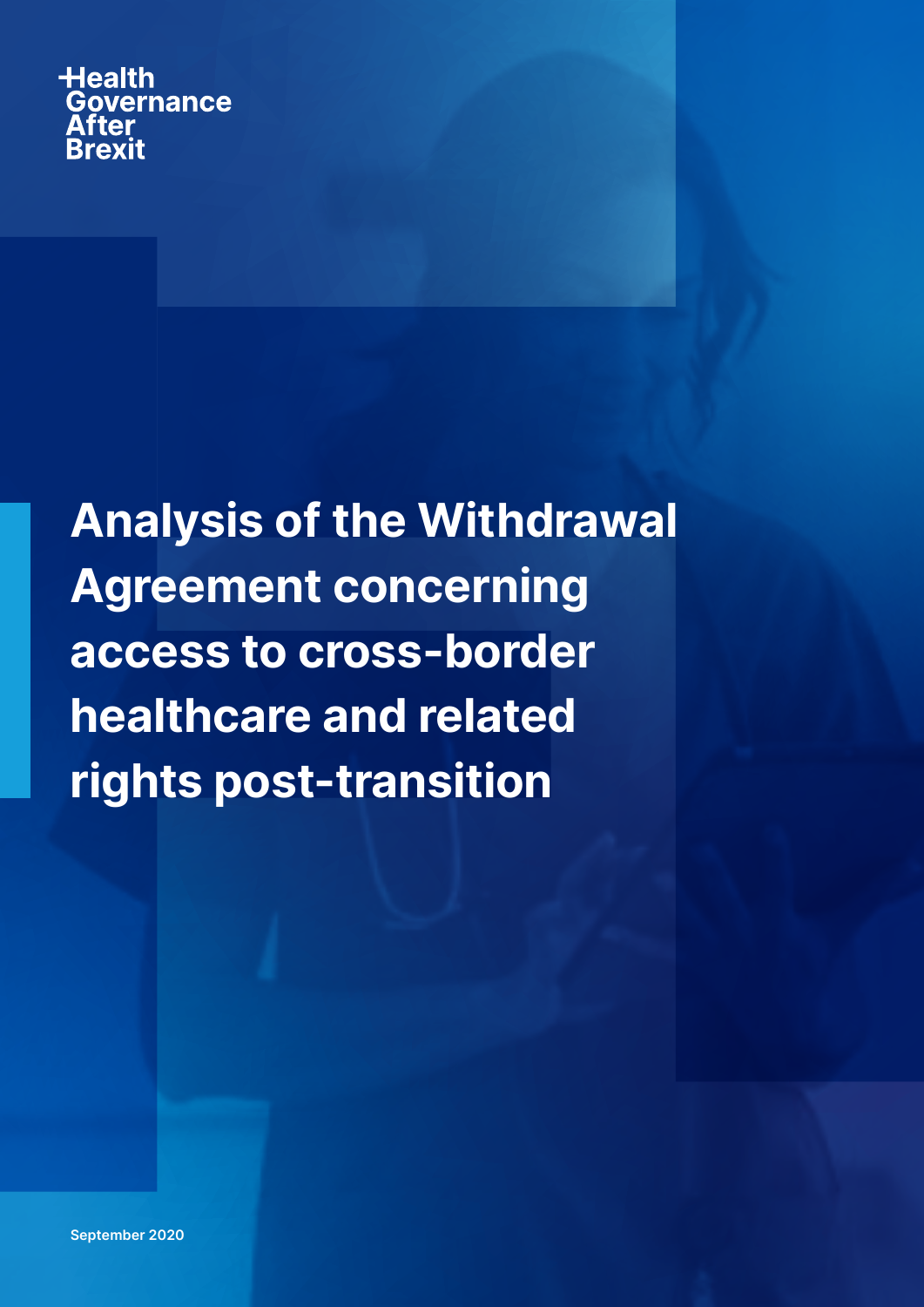

# Analysis of the Withdrawal Agreement concerning access to cross-border healthcare and related rights post-transition

Health Governance after Brexit project team, University of Sheffield and Queen's University Belfast in collaboration with Kate Ling, NHS Confederation

Ivanka Antova, Tamara Hervey, Natalia Miernik and James Murphy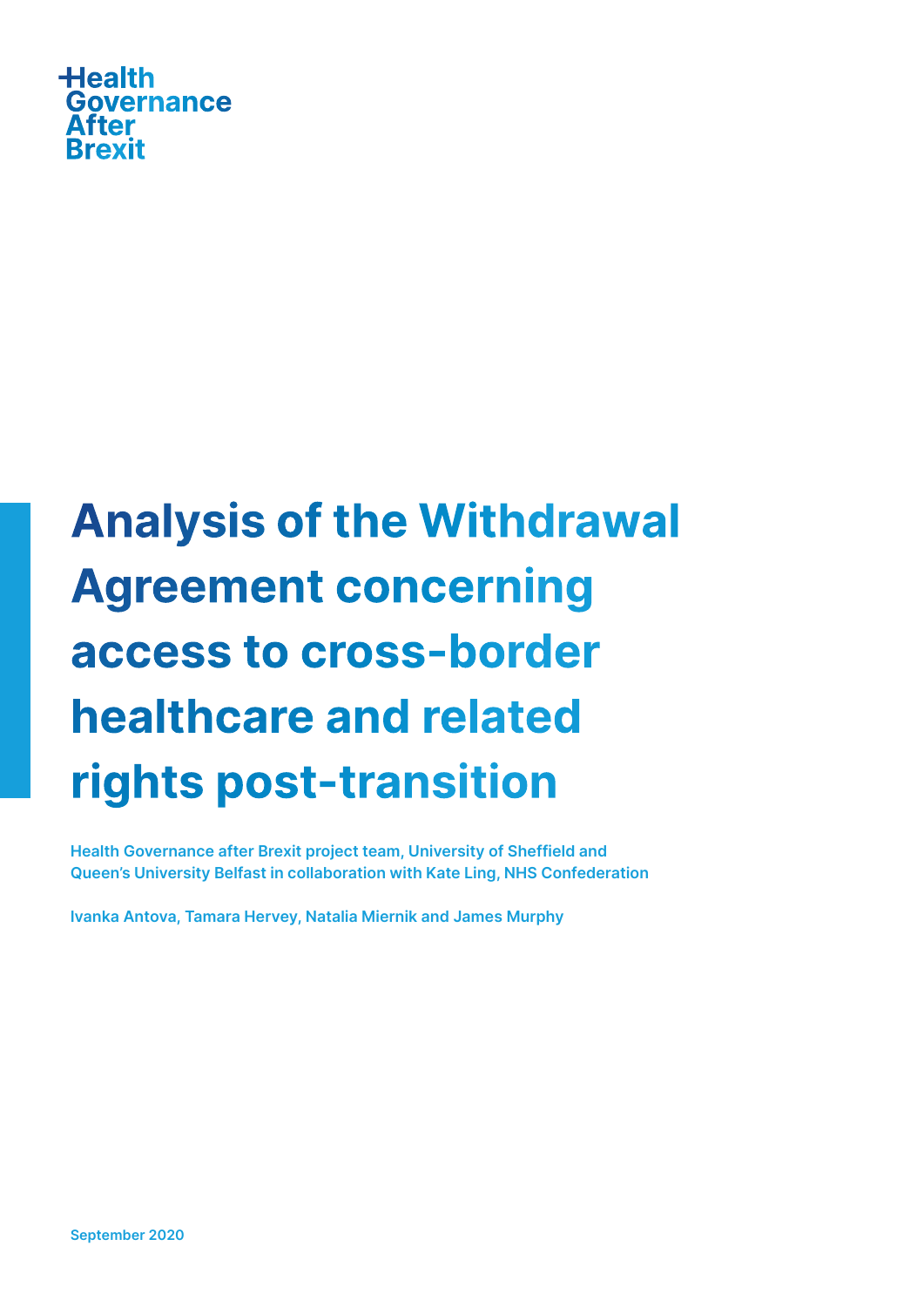# **Contents**

| <b>Summary</b>                                                                                                                                                                                                                                                 | 4  |
|----------------------------------------------------------------------------------------------------------------------------------------------------------------------------------------------------------------------------------------------------------------|----|
| <b>Scenario 1:</b> Amanda, Ismail, Blessing. Third-country nationals who are spouses of UK/EU<br>citizens, or third-country dependents such as elderly parents, children/stepchildren or<br>university students                                                | 6  |
| <b>Scenario 2:</b> George. Frontier workers who live in one country but work in another<br>(and what happens if these arrangements change in future? Eg a UK citizen currently living<br>in France and working in Luxembourg who is offered a job in Germany?) | 10 |
| <b>Scenario 3:</b> Brian, Sue. UK pensioner residents who move, e.g. from France to Spain,<br>after 1/1/21                                                                                                                                                     | 19 |
| <b>Scenario 4:</b> Linda. UK citizens resident in an EU MS (or vice-versa) who go abroad<br>(eg Canada) for a few years and then come back to the EU/UK                                                                                                        | 27 |
| <b>Scenario 5:</b> Monica. UK Citizen who wants to go to the EU for a short stay but will<br>need pre-planned healthcare                                                                                                                                       | 29 |
| <b>Scenario 6:</b> Jack. Residence rights conditional on acquiring 'settled status' under<br>national law if required by state                                                                                                                                 | 31 |

The support of the ESRC's Health Governance After Brexit grant ES/S00730X/1 is gratefully acknowledged.

Note: This analysis must not be treated as formal legal advice, not least because its authors are not insured to give such advice. Anyone seeking such advice should consult a solicitor.

Note about bilaterals: The Withdrawal Agreement does not explicitly provide for the position of bilateral social security agreements. However, the Agreement provides that it 'shall not affect' domestic law which is more favourable to the beneficiary.<sup>1</sup> In our view, this should be interpreted as meaning that the Withdrawal Agreement applies in preference to any bilateral social security agreements, except where the bilateral agreement is more favourable for the beneficiary. This interpretation would be consistent with the position in EU law.2







<sup>1</sup> Article 38, Withdrawal Agreement.

**3** Article 8, Regulation 883/2004/EC.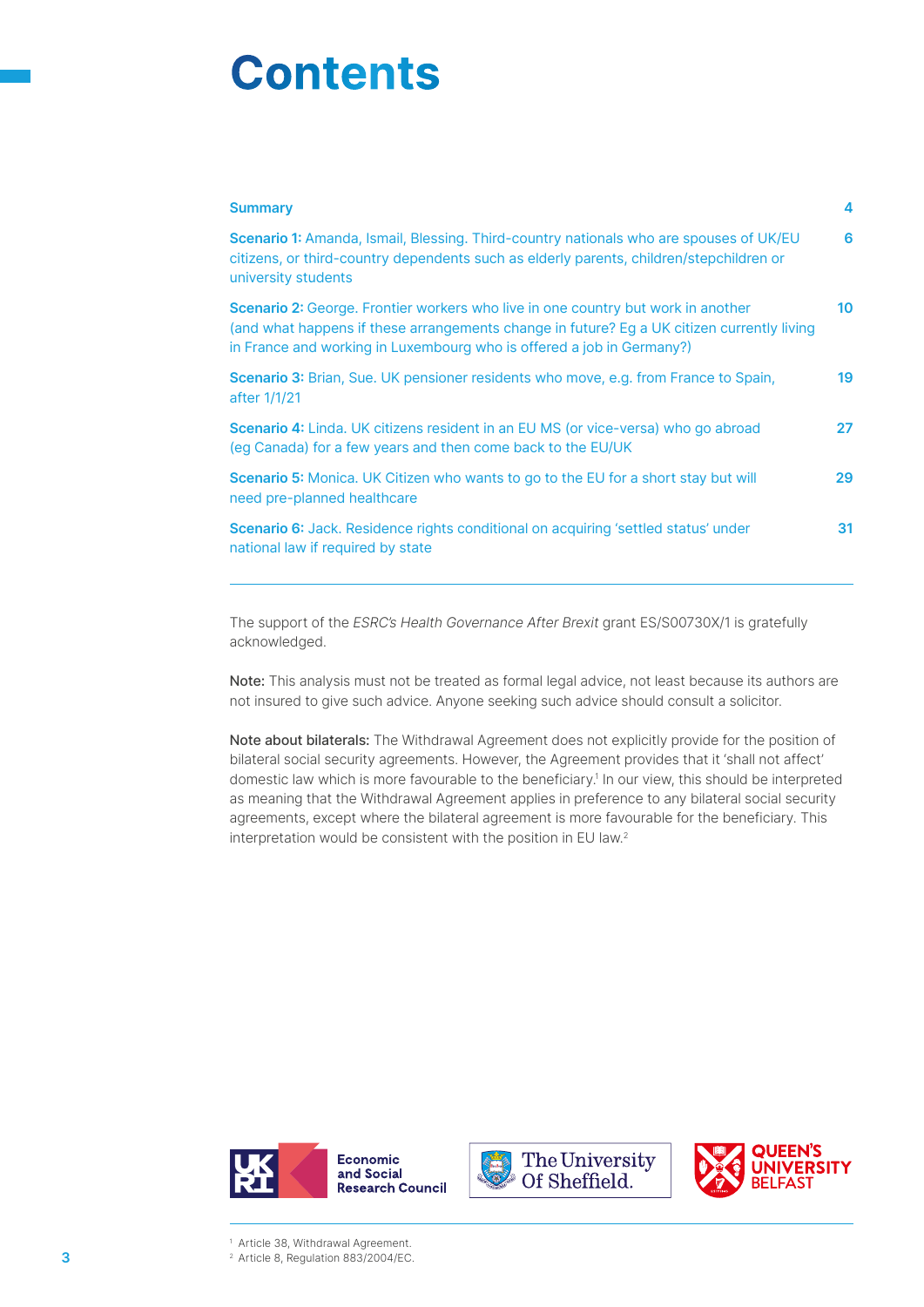# Residence Rights:

| <b>Detail of right</b>                                                                                                                                                                           | <b>Article(s) in WA</b>                                                              | <b>Covered? Y/N</b>                                                                                                                                                              | <b>Scenario(s)</b>               |
|--------------------------------------------------------------------------------------------------------------------------------------------------------------------------------------------------|--------------------------------------------------------------------------------------|----------------------------------------------------------------------------------------------------------------------------------------------------------------------------------|----------------------------------|
| Residence rights Union citizens and UK<br>nationals within scope - those who have<br>exercised right to reside under Union law, or<br>right as frontier worker under Union law,<br>before 1/1/21 | 13 $(1)$ ; 10 $(1)$ $(a)$<br>$(b)$ $(c)$ $(d)$                                       | No if UK/EU citizen<br>wishes to reside in<br>different state after<br>31/12/20                                                                                                  | Brian, Sue,<br>Linda             |
| Residence rights conditional on acquiring<br>'settled status' under national law if state<br>requires it                                                                                         | 18                                                                                   | No if settled status not<br>granted                                                                                                                                              | Jack                             |
| Residence rights if become economically<br>inactive and do not have independent<br>means of support and access to<br>comprehensive 'sickness insurance'                                          | 17 (1) but 13 (1)                                                                    | No unless 17 (1)<br>overrides 13 (1)                                                                                                                                             | Amanda                           |
| Residence rights Family members whether<br>Union citizens or TCNs                                                                                                                                | 13 (2) (3); 10 (1)<br>(e)                                                            | Yes. Family members<br>can move to join persons<br>residing in host state<br>even after transition<br>period                                                                     | Sue                              |
| Acquisition of rights under WA for family<br>members whose status changes                                                                                                                        | 17(1)                                                                                | No as family members<br>explicitly precluded from<br>becoming Union citizens<br>and UK nationals within<br>scope                                                                 | Ismail                           |
| Continuity of residence                                                                                                                                                                          | 11; 15(3); 13(1)<br>combined with<br>Art 16 Directive<br>2004/38                     | No if UK/EU citizen is<br>outside of host state for<br>more than 5 years (for<br>permanent residents) or<br>for more than 6 months<br>(for normal residents)                     | Brian, Linda                     |
| Continuity of residence for family members<br>after death of Union citizen or UK national<br>within scope                                                                                        | $13(3)$ ; by<br>reference to<br><b>Article 12 (2)</b><br><b>Directive</b><br>2004/38 | No if Union citizen or UK<br>national dies before one<br>vear of residence under<br>the WA                                                                                       | Ismail,<br>Blessing              |
| Permanent Residence - those who have<br>resided in the host member state for 5 years<br>or longer and their family members                                                                       | 15(1)(3)                                                                             | Yes                                                                                                                                                                              | Brian, Sue                       |
| Continuity of residence for family members<br>after divorce or annulment of marriage with<br>UK or Union Citizen                                                                                 | $13(3)$ ; by<br>reference to<br>Article $13(2)$<br><b>Directive</b><br>2004/38       | No if marriage has lasted<br>less than three years (of<br>which at least 1 year is<br>spent in Host State)                                                                       | Ismail,<br><b>Blessing</b>       |
| Onward or future movement rights - to<br>move to and reside in another Member<br>State/the UK, or to move back to the<br>original Member State/the UK                                            |                                                                                      | No there are no such<br>rights in the WA                                                                                                                                         | Amanda,<br>George,<br>Brian, Sue |
| UK citizen residing in a host state to enter<br>another member state for work                                                                                                                    | 14(1)                                                                                | No, there are no rights<br>for this in the WA. Article<br>14 only provides for work<br>entry if this is the host<br>state the UK citizen (or<br>family member) has<br>resided in | George                           |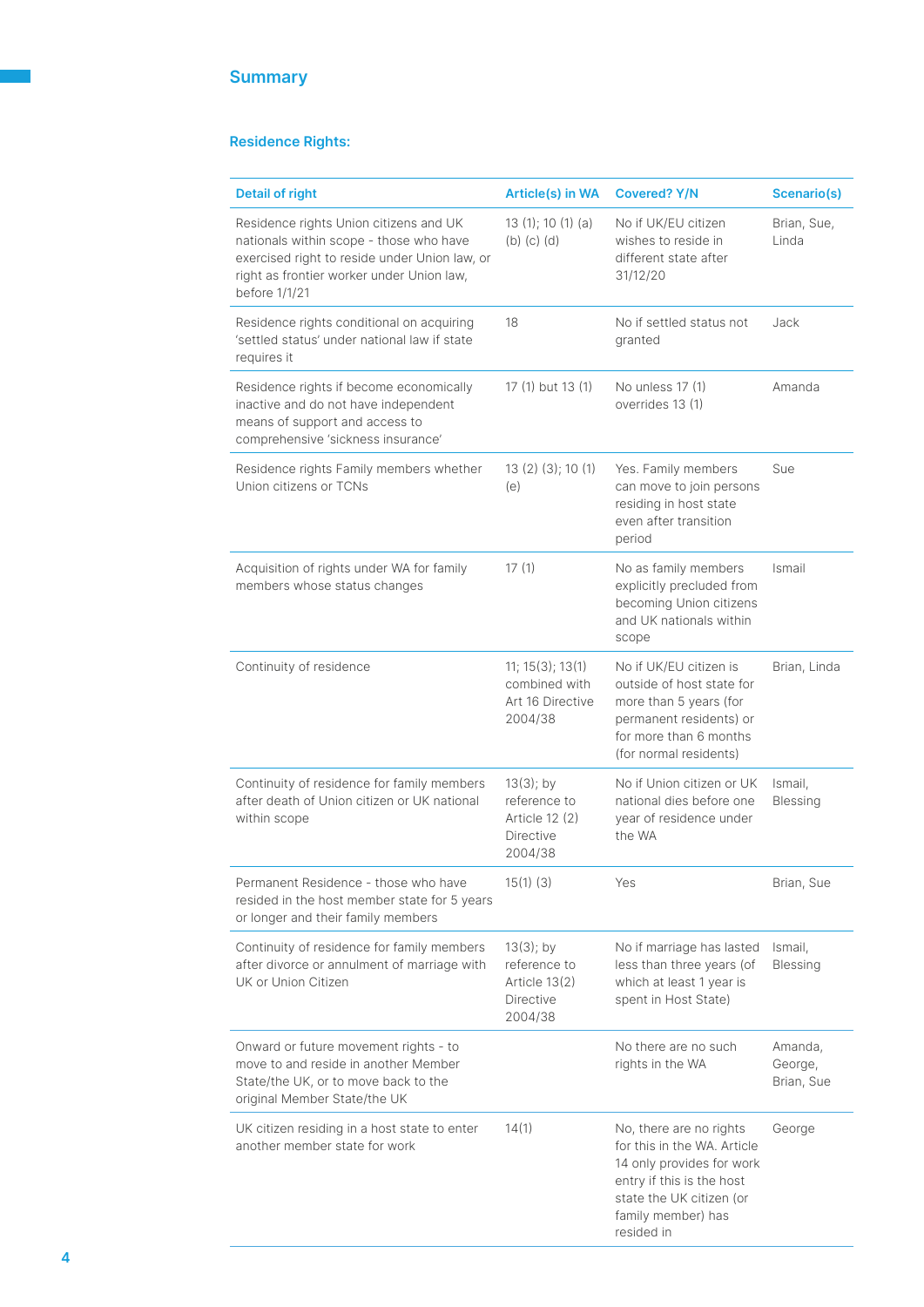#### Social Security Coordination Rights:

| <b>Pensions</b>                                                                      | Article(s) in WA                                                                                                              | <b>Covered? Y/N</b>                                                                                                                | <b>Scenario(s)</b>              |
|--------------------------------------------------------------------------------------|-------------------------------------------------------------------------------------------------------------------------------|------------------------------------------------------------------------------------------------------------------------------------|---------------------------------|
| Access to pensions (including the<br>principles of exportability and<br>aggregation) | 30(1)(3); 31(1)<br>by reference to<br>Regulation<br>883/2004,<br>Articles $3(1)(d)$ ,<br>6, 7                                 | No, potentially, for frontier<br>workers, or where other onward<br>movement                                                        | George,<br>Brian, Sue,<br>Linda |
| Principle of aggregation of periods<br>for pensioners                                | $31(1)$ by<br>reference to<br>Regulation<br>883/2004, Art 6;<br>30(3) combined<br>with $10(1)(b)$ ,<br>$11,15$ (3) or $13(1)$ | No if permanent residence is lost<br>(after 5 years) or normal<br>residence is lost (after 6 months)<br>because of onward movement | <b>Brian</b>                    |
| Principle of exportability for<br>pensioners                                         | $31(1)$ by<br>reference to<br>Regulation<br>883/2004, Art 7;<br>30(3) combined<br>with $10(1)(b)$ ,<br>11,15 (3) or 13(1)     | No if permanent residence is lost<br>(after 5 years) or normal<br>residence is lost (after 6 months)<br>because of onward movement | Brian, Sue                      |

| <b>Healthcare</b>                                                                                                                 | Article(s) in WA                                                                                            | <b>Covered? Y/N</b>                                                                                                                                                                                                                                                                                                                         | <b>Scenario(s)</b>         |
|-----------------------------------------------------------------------------------------------------------------------------------|-------------------------------------------------------------------------------------------------------------|---------------------------------------------------------------------------------------------------------------------------------------------------------------------------------------------------------------------------------------------------------------------------------------------------------------------------------------------|----------------------------|
| Access to healthcare for resident<br>employed/self-employed people<br>through coordination of social<br>security rules            | 30(1)(2)(3);<br>$31(1)$ by<br>reference to<br>Regulation<br>883/2004, Arts<br>17 and 18; 13                 | No, potentially, if interruption to<br>which state is competent                                                                                                                                                                                                                                                                             | George                     |
| Access to health care for resident<br>pensioners (including frontier<br>workers) through coordination of<br>social security rules | 31 (1) by<br>reference to<br>Regulation<br>883/2004, Arts 1<br>$(q)$ , 23-30                                | Yes                                                                                                                                                                                                                                                                                                                                         | George                     |
| Access to health care during a<br>temporary stay in another Member<br>State/UK after the end of transition                        | $31(1)$ by<br>reference to<br>Regulation<br>883/2004, Arts<br>17, 22, 19, 27                                | No, not covered by the WA,<br>unless, potentially, the person<br>concerned falls in scope for<br>another reason, eg as frontier<br>worker                                                                                                                                                                                                   | George, Sue                |
| Access to planned healthcare or<br>healthcare during a temporary stay<br>in a Member State/UK ongoing at<br>the end of transition | 32(1)(b)                                                                                                    | Yes, and also covers<br>reimbursement of costs                                                                                                                                                                                                                                                                                              | Monica                     |
| Access to healthcare for family<br>members of residents of host<br>state, whether they move before or<br>after transition         | $30(1)(b)$ OR $30(3)$<br>combined with<br>$10(1)(e)$ , $31(1)$ by<br>reference to<br>Regulation<br>883/2004 | No, if the person who moved has<br>lost their residence in the<br>previous state they resided                                                                                                                                                                                                                                               | Brian, Sue                 |
| Access to healthcare for family<br>members who are neither UK or<br>Union Citizens                                                | 30(g)                                                                                                       | Yes, even if family member loses<br>'family member' status e.g.<br>through divorce, they are covered<br>by Article 30(g) i.e. their rights are<br>not lost 'provided they are legally<br>resident in the territory of a<br>Member State and are in a<br>situation which is not confined in<br>all respects within a single<br>Member State' | Ismail,<br><b>Blessing</b> |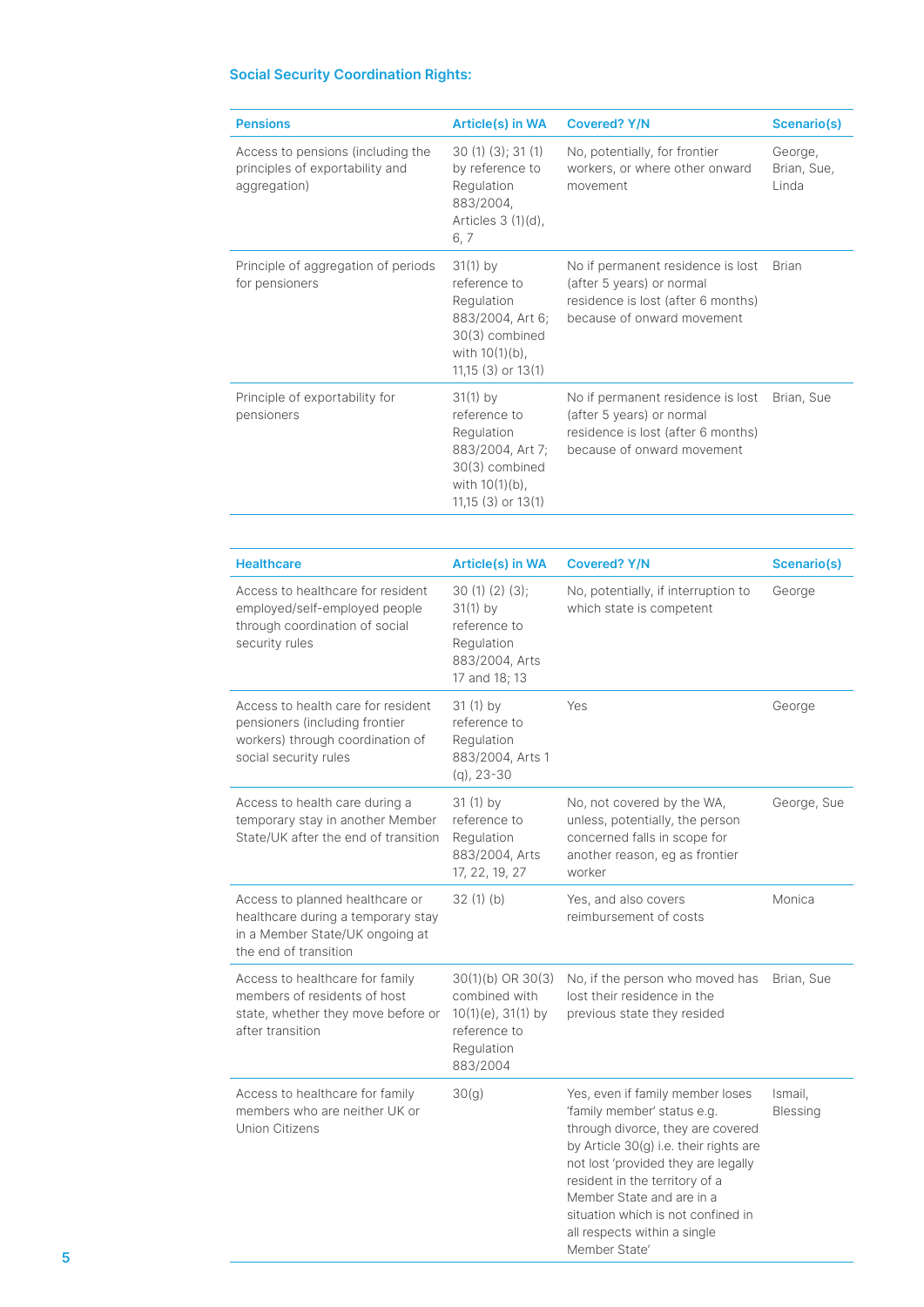#### In general:

People covered by Part Two of the Withdrawal Agreement, on Citizens' Rights, have life-long protection under the Withdrawal Agreement, so long as they continue to meet the conditions set out in either or both of Title II on rights and obligations (which includes residence rights; rights of worker and self-employed persons not to be discriminated against on grounds of nationality; recognition of professional qualifications) or Title III on coordination of social security systems. It is essential to determine whether someone falls within the scope of the Withdrawal Agreement in order to determine their rights under it. The scope rules of Title II and Title III are different. Someone may fall within the scope of Title III even if they do not fall within the scope of Title II.

# Scenario 1: Amanda, Ismail, Blessing. Third-country nationals who are spouses of UK/EU citizens, or third-country dependents such as elderly parents, children/stepchildren or university students

Amanda is a UK national, who qualified in the UK, and for the past 4 years has been living and working in Spain as a medical professional. During this time, she met Ismail, a Nigerian national, who was temporarily in the country, and later married him. Ismail now resides with Amanda in Madrid, and wishes to bring his elderly mother, Blessing, to Spain, in order to provide care for her on a permanent basis.

Under current EU law, $3$  and during the transition period, $4$  this is allowed. However, due to the COVID-19 pandemic, Ismail's plans have been postponed and will not likely take place until at least January 2021. This will be after the transition period has ended.

Ismail is worried that Blessing will not be permitted to lawfully reside with him in Spain, and is concerned about their ability to access healthcare for Blessing in Spain.

He is also worried about what will happen in the future if, for instance, Amanda were to die, the relationship were to end, or the family were to relocate to another EU country, or to the UK.

#### Legal Analysis:

#### Residence rights

Under Part Two of the Withdrawal Agreement, on Citizens' Rights, 'family members' are defined by reference to EU law, in particular the Citizens Directive.<sup>5</sup> In that context, 'family members' include spouse, registered partner where recognised in relevant national law, children under age 21 of Union citizen or of spouse/partner, dependent children over age 21 of either, and 'dependent direct relatives in the ascending line' of Union citizen or spouse/partner. As a 'dependent direct relative', Ismail's mother falls within the definition of family member. (Family members include only parents or dependent grandparents of the EU/UK citizen and those of their spouse. In this context, brothers, sisters, aunts, uncles and cousins are not included.) The personal scope of the relevant provisions of the Withdrawal Agreement covers family members, irrespective of nationality, of 'UK nationals who have exercised their right to reside in a Member State in accordance with Union law before the end of the transition period and continue to reside there thereafter.<sup>6</sup> Amanda moved to Spain before the end of the transitional period, so as long as she continues to reside in Spain, she, and her family members fall within the personal scope of the Withdrawal Agreement. If Amanda moves back to the UK, she will no longer be able to rely on the Withdrawal Agreement. Equally, if Amanda moves to another EU country, or to another EU country and back to Spain, she will no longer fall within the protection of the Withdrawal Agreement, and will be reliant only on any provisions made in a future EU-UK (trade) agreement, or other agreement.

<sup>3</sup> Directive 2004/38/EC.

<sup>4</sup> Article 127 (1), Withdrawal Agreement.

<sup>5</sup> Article 2, Directive 2004/38/EC.

<sup>6</sup> 6 Article 10 (1) (b), Withdrawal Agreement.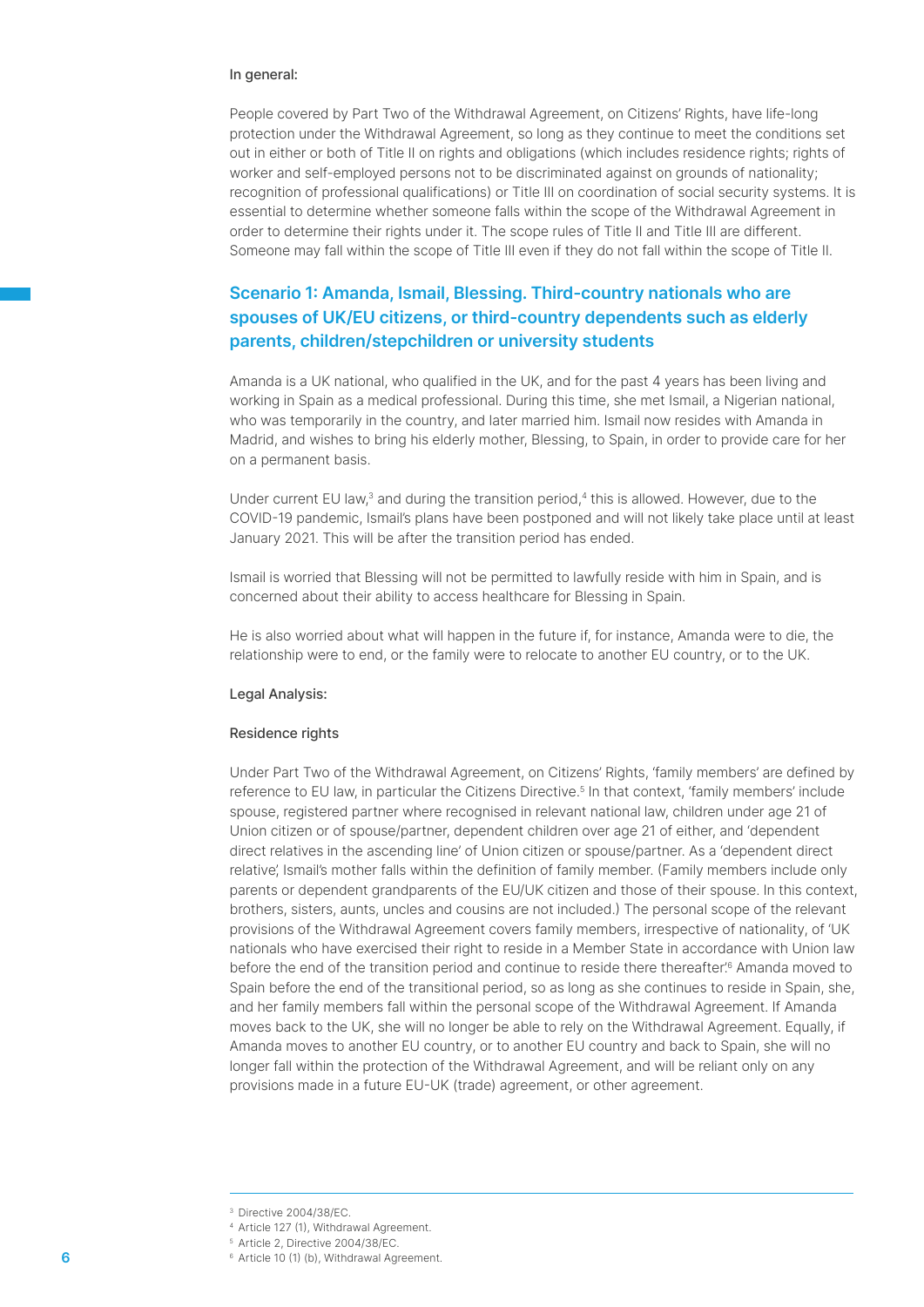Union citizens and their families who fall within the scope of the Withdrawal Agreement have the right to reside in the host state, so long as they meet the requirements of relevant EU law.<sup>7</sup> Essentially, Article 13 WA acts as a 'corridor' applying the relevant provisions of EU law on residence rights to those who fall within the scope of the Withdrawal Agreement, thus securing continuity of rights for those who acquired them before the end of transition, or were formally in the process of acquiring them, as if the UK had continued to be a Member State of the EU. This approach in the Withdrawal Agreement means that the scope rules are of critical importance, as once someone falls outside the scope of the Agreement, they lose all their entitlements and protections under it forever. Once lost, residence rights under the Agreement cannot be regained.8

Amanda has been and is working in Spain, so falls within the relevant provisions of EU law. She has the right to enter and exit Spain without a visa,<sup>9</sup> to reside in Spain<sup>10</sup> as long as she is a worker or self-employed person, or if she ceases to be such, so long as she has 'comprehensive sickness insurance' and sufficient resources to support herself and her family members without recourse to Spain's social assistance system.<sup>11</sup> A change of status, so long as she remains within the personal scope of the Agreement, (eg from employed to economically-inactive, or to retired) does not affect Amanda's rights under the Withdrawal Agreement.12 As a pensioner, Amanda would in effect be able to show she had sufficient resources, as she would be able to access her pension accrued in the UK (and any EU Member State), relying on the principle of aggregation, and would have access to Spanish healthcare (see further below). But if Amanda became economically inactive before reaching pensionable age, or securing permanent residence rights under the Agreement (see below), she would not be entitled to continue to reside in Spain if she needed to access social assistance from Spain to do so, or if she did not have comprehensive sickness insurance13 (which might be difficult to secure if Amanda became economically inactive because of ill-health or disability). This interpretation of the text of the Withdrawal Agreement is on the assumption that the scope rules in Article 13 apply in preference to the provision in Article 17 to the effect that people 'shall not be affected when they change status', and/or that Article 17 refers only to a change of status between the statuses set out in Article 13.

If Amanda dies, Ismail, and his mother Blessing, will continue to have a right to reside in Spain, so long as each of them has been lawfully residing there for at least one year before Amanda's death.14 If Amanda and Ismail divorce or annul their marriage, so long as the marriage has lasted at least 3 years, of which at least one year is in Spain, Ismail and his mother will continue to have residence rights in Spain.<sup>15</sup> These entitlements are provided that Ismail and Blessing do not become an 'unreasonable burden' on the Spanish social assistance system.16 If Ismail were to acquire UK or Spanish nationality after the end of the transition period, he would not fall within the personal scope of the Withdrawal Agreement in his own right,<sup>17</sup> and so, for instance, could not rely on the Withdrawal Agreement for the purposes of residence of a future spouse or partner, or his future children.

- <sup>13</sup> Article 13 (1), Withdrawal Agreement.
- <sup>14</sup> Article 12 (2), Directive 2004/38/EC.
- <sup>15</sup> Article 13 (2), Directive 2004/38/EC.
- <sup>16</sup> Article 14 (1), Directive 2004/38/EC.
- 7 **17 Article 17 (1), Withdrawal Agreement.**

<sup>7</sup> Article 13 Withdrawal Agreement, referring to Articles 21, 45 or 49 TFEU and Articles 6 (1), 7 (1), 7 (3), 14, 16 and 17 of Directive 2004/38/EC. 13 Member States opted for a declaratory system for residence rights; the other 14 require UK citizens to apply for a new residence status under the withdrawal agreement; for information see European Parliament Research Service, EU and UK Citizens' Rights after Brexit: an overview June 2020, Table pp 10-13 https://www.europarl. europa.eu/RegData/etudes/IDAN/2020/651975/EPRS\_IDA(2020)651975\_EN.pdf.

<sup>&</sup>lt;sup>8</sup> See, eg E Spaventa, 'The rights of citizens under the Withdrawal Agreement: a critical analysis' European Law Review 2020, 45(2), 193-206.

<sup>9</sup> Article 14, Withdrawal Agreement.

<sup>10</sup> Article 13, Withdrawal Agreement.

<sup>&</sup>lt;sup>11</sup> Articles 7 and 14, Directive 2004/38/EC.

<sup>12</sup> Article 17, Withdrawal Agreement.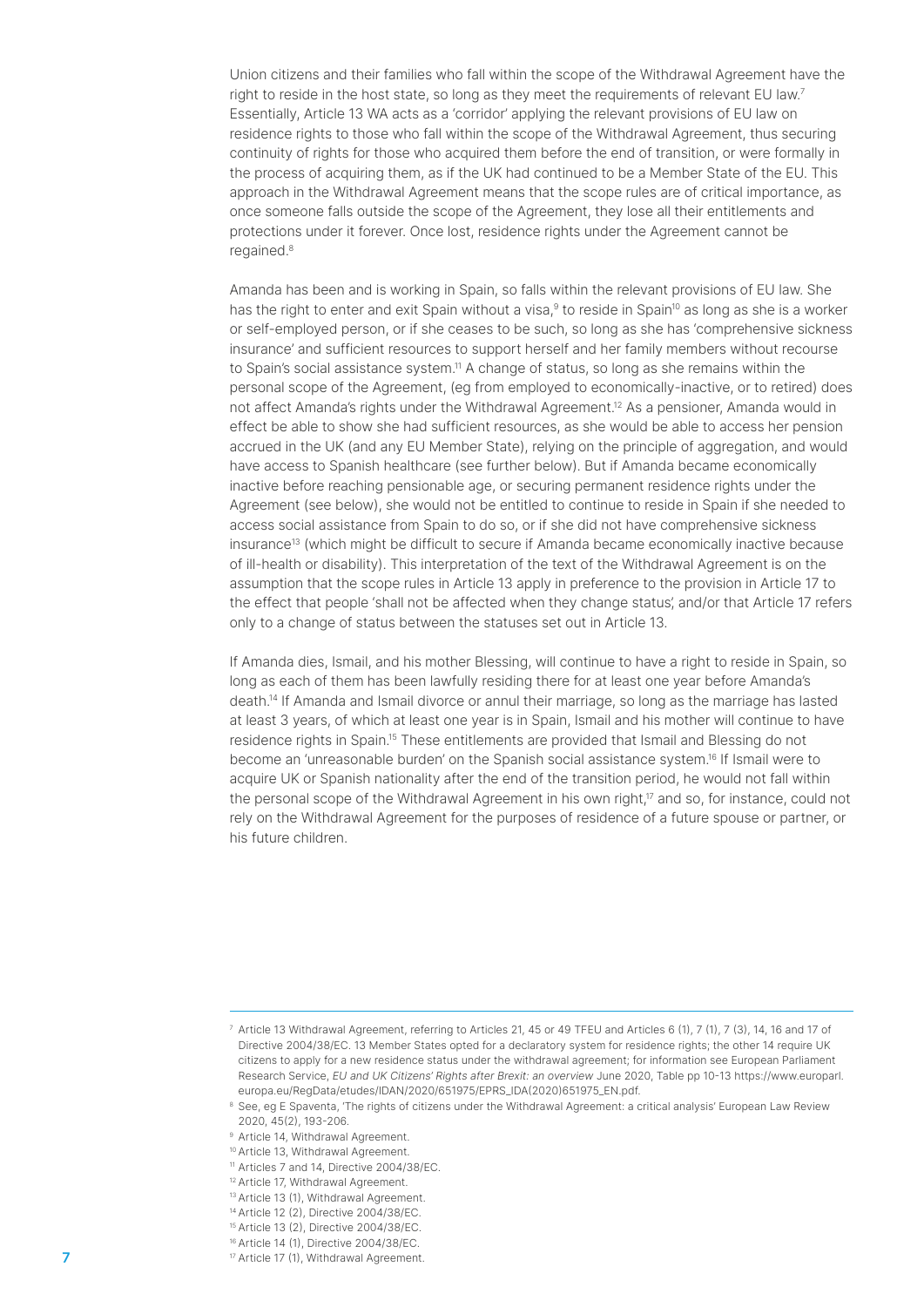After 5 years, Amanda and members of her family who have also been resident for 5 years will acquire the right of permanent residence, and will no longer be required to be a worker/selfemployed or self-sufficient<sup>18</sup> For the purposes of calculating when 5 years is complete, both periods before and after the end of the transitional period (31 December 2020) are to be included.19

The Withdrawal Agreement does not give Ismail or Blessing rights to move to and reside in another EU country, or back to Spain having moved to another country, or to the UK.

Amanda's UK qualification must continue to be recognised by Spain.<sup>20</sup>

#### Access to Spanish healthcare

Access to Spanish healthcare falls within Title III of Part Two of the Withdrawal Agreement, entitled 'Coordination of social security systems'. The general scope<sup>21</sup> and definitional<sup>22</sup> rules of Part Two apply 'without prejudice to Title III' which must be considered a lex specialis, in other words it applies, where relevant, in preference to other provisions in the Withdrawal Agreement. The scope rules for Title III are set out in Article 30 WA. They are based on the concept of being 'subject to' relevant social security legislation, which is to be determined by the conflict of law rules in Requlation 883/2004/EC.<sup>23</sup> UK nationals who are 'subject to the legislation of a Member State at the end of the transition period', and their family members,<sup>24</sup> fall within the scope of Title III, so long as they continue, without interruption to be in one of the situations in Article 30 (1) involving both a Member State and the UK at the same time.<sup>25</sup>

Amanda is a UK national, who, as a worker/self-employed person in Spain, and a lawful resident in Spain, is subject to the social security legislation of Spain. She, and her family members, thus fall within the scope of Title III. Family members are defined in accordance with Regulation 883/2004/EC.<sup>26</sup> Article 1 (i) of that Regulation defines 'member of the family' as 'any person defined or recognised as a member of the family or designated as a member of the household by the legislation under which benefits are provided'; and, for healthcare, 'any person defined or recognised as a member of the family or designated as a member of the household by the legislation of the Member State in which he resides'. So if the relevant Spanish legislation considers that Ismail, and/or Blessing, are members of Amanda's family or household for the purposes of access to the Spanish healthcare system, they will be entitled to access healthcare in Spain under the terms of that legislation.

Those who fall within the scope of Title III are covered by the 'rules and objectives' of EU law on coordination of social security.27 The relevant EU law works on the basis of the coordination of social security systems across the EU. These are not harmonised, and Article 168(2) TFEU provides only that Member States will 'coordinate among themselves'<sup>28</sup> their health policies and programmes. In practice, this coordination is made possible by the Administrative Commission for the Coordination of Social Security Systems, which is made up of one representative from each Member State and the European Commission. The Administrative Commission deals with administration and interpretation of the rules between the Member States by relying on a network of national authorities, which share information, using an electronic system, in relation to coordinating activities.29 The Withdrawal Agreement provides that the UK will have observer status on the Administrative Commission, and will take part in the Electronic Exchange of Social Security Information and bear the associated costs.<sup>30</sup>

<sup>18</sup> Article 16 (1), Directive 2004/38/EC.

<sup>19</sup> Article 16, Withdrawal Agreement.

<sup>20</sup>Article 27, Withdrawal Agreement.

<sup>21</sup> Article 10, Withdrawal Agreement.

<sup>22</sup>Article 9, Withdrawal Agreement.

<sup>&</sup>lt;sup>23</sup>According to the Commission Guidance Note, para 3.1.1, https://ec.europa.eu/info/sites/info/files/brexit\_files/info\_  $site/c-2020-2939$  en.pdf.

<sup>&</sup>lt;sup>24</sup> Article 31 (1) (b), Withdrawal Agreement.

<sup>25</sup>Article 30 (2), Withdrawal Agreement.

<sup>26</sup>Article 31 (2), Withdrawal Agreement.

<sup>27</sup>Article 31 (1),Withdrawal Agreement.

<sup>28</sup>Article 168 (2), Treaty on the Functioning of the European Union

<sup>29</sup> http://eulawanalysis.blogspot.com/2018/03/the-implications-of-european-commission.html

<sup>8 3</sup>º Article 34, Withdrawal Agreement.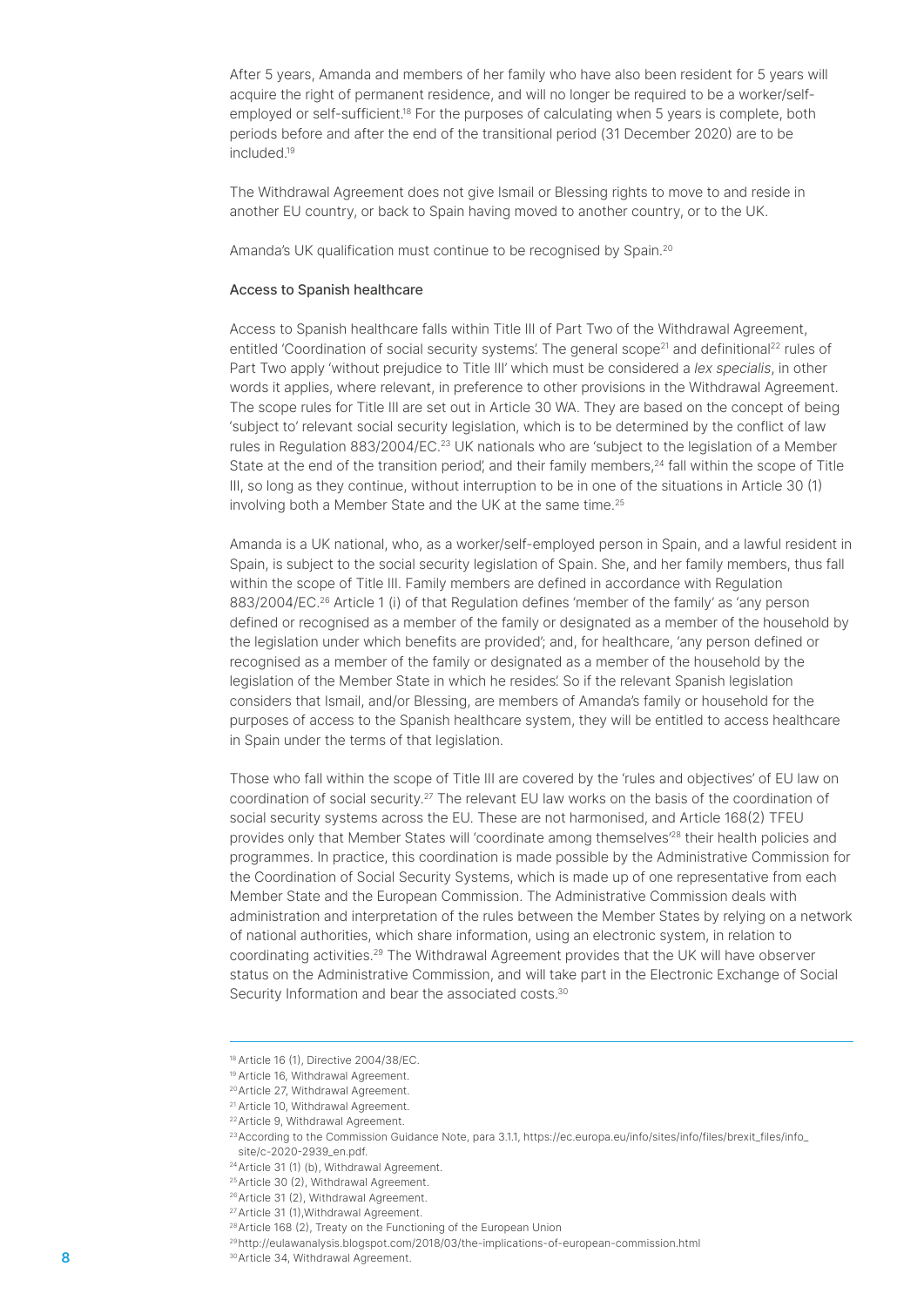The 'rules and objectives' of EU law on coordination of social security include the (uncomplicated<sup>31</sup>) principle that where a person resides in the competent state, they will receive healthcare benefits in kind (medical treatment) according to the legislation of that state. This follows from the very concept of that state being the 'competent state', and is a matter of national legislation, not EU law (or Withdrawal Agreement law) per se. Amanda is resident in Spain, and Spain is the competent state, so Amanda, and her family members if covered by the Spanish definition of family members for these purposes, are entitled to receive medical treatment in Spain.

Article 30 (g) provides that Title III applies to

'nationals of third countries, as well as members of their families and survivors, who are in one of the situations described in points (a) to (e), provided that they fulfil the conditions of Council Regulation (EC) No 859/2003.'

Regulation 859/200332 extends the provisions of Regulation 883/2004 to third country nationals, lawfully resident in the territory of a Member State, who are not already covered by those provisions solely on the ground of their nationality.<sup>33</sup> However, it applies only where a third country national is 'in a situation which is not confined in all respects within a single Member State<sup>'34</sup>

Ismail and Blessing may be in a situation which is confined entirely within Spain, as neither of them have crossed an internal EU border: they have links 'only with a third country and a single Member State<sup>'35</sup> The main purpose of Regulation 859/2003 was to extend protections under EU social security coordination law where third country nationals cross an internal EU border, for example to seek employment in an EU country, where they are lawfully resident, and to claim access to benefits accrued in another EU country. It is not clear from the sparse case law<sup>36</sup> on that Regulation what constitutes being 'confined in all respects within a single Member State'. Does it, for example, include a previous relationship with someone whose nationality, and entitlement to aggregated benefits, involves a different Member State?

Depending on the answer to this question, if Ismail or Blessing were to cease to be within the Spanish concept of 'family member or household member' for the purposes of that legislation (for example, if Amanda and Ismail were to divorce), and were to fall outside the protection of the Spanish legislation solely because of their nationality, they would (potentially) fall within the scope of Title III, by reference to Article 30 (g).

<sup>&</sup>lt;sup>31</sup> F Pennings, European Social Security Law (Intersentia, 2010), p 156.

<sup>32</sup>Which was partially repealed by Regulation (EU) No 1231/2010 of the European Parliament and of the Council of 24 November 2010 extending Regulation (EC) No 883/2004 and Regulation (EC) No 987/2009 to nationals of third countries who are not already covered by these Regulations solely on the ground of their nationality OJ L 344, 29.12.2010, p. 1–3. <sup>33</sup>Article 1, Regulation 859/2003.

<sup>34</sup>Article 1, Regulation 859/2003.

<sup>35</sup> Recital 12, Regulation 859/2003.

<sup>36</sup>Case C-247/09 Alketa Xhymshiti v Bundesagentur für Arbeit - Familienkasse Lörrach ECLI:EU:C:2010:698; Case C-465/14 Raad van bestuur van de Sociale verzekeringsbank v F. Wieland and H. Rothwangl ECLI:EU:C:2016:820.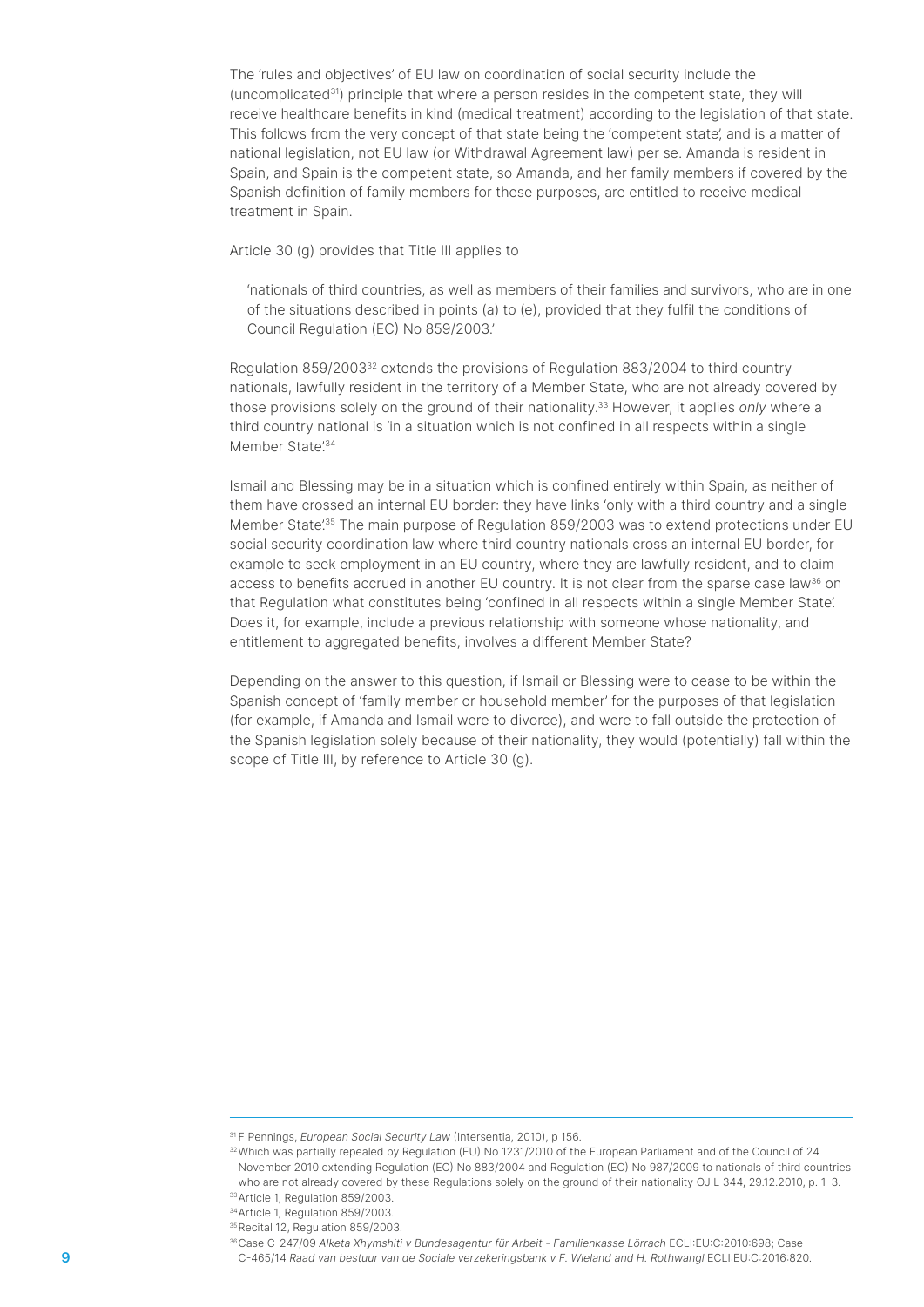# Scenario 2: George. Frontier workers who live in one country but work in another (and what happens if these arrangements change in future? Eg a UK citizen currently living in France and working in Luxembourg who is offered a job in Germany?)

George is a UK citizen, and has worked as a doctor in Luxembourg for the past 2.5 years, since leaving the UK, where he worked for 9 years. Throughout the period where he worked in Luxembourg, George has primarily resided in the French department of Moselle, and has commuted to work.

Recently, however, George has received a job offer to work in Saarland, Germany, but this is not set to start until January 2022, a full year after the transition period has ended. George plans to continue residing in France and splitting his time between there and Germany.

George is concerned not only about his right to reside in France, but also his access to EU social security benefits, as he plans to retire in 2025, with his job in Saarland being his last. Given his age, he is also worried about what will happen if he becomes ill and unable to continue working.

#### Legal Analysis:

#### Residence rights and non-discrimination rights as a frontier worker

George is a frontier worker: a 'Union citizen or UK national who pursues an economic activity in accordance with Article 45 (free movement of workers) or Article 49 (freedom of establishment for self-employed people) in one or more States in which they do not reside.<sup>37</sup> In EU law, frontier workers fall within the scope of the Treaty rules on free movement, so enjoy rights to be treated equally with national workers accordingly in the 'state of work'.<sup>38</sup> Frontier workers' residence rights for more than three months (and less than 5 years, see below) are covered by Article 7 (1) (b) of Directive 2004/38/EC, which gives residence rights on the territory of another Member State to EU citizens who 'have sufficient resources for themselves and their family members not to become a burden on the social assistance system of the host Member State during their period of residence, and have comprehensive sickness insurance cover in the host Member State'. This provision is complicated by the fact that frontier workers are regarded as 'socially insured' in the Member State in which they work, and are entitled to access health care in both that Member State and their Member State of residence.39 This in effect gives them access to 'comprehensive sickness insurance cover in the host Member State'. While working, frontier workers are unlikely to be a burden on the social assistance system of the host Member State (ie the Member State in which they reside), and even if they cease working, they may be able to access unemployment benefits in the Member State in which they were employed.

UK nationals who are frontier workers who exercised their right to reside in one of more Member States in accordance with EU law before the end of transition fall within the scope of Part Two of the Withdrawal Agreement. Frontier workers are explicitly mentioned in Articles 24-26 WA, as well as the definitions clause,40 but are not explicitly mentioned in the residence provisions of Articles 13-23 WA. However, as frontier workers enjoy a right of residence in the state of residence under Article 45 TFEU, and Article 7 (1) (b) of Directive 2004/38/EC, they have the right to reside in that state under Article 13 WA. Notwithstanding the lack of explicit provision on residence rights of frontier workers, the conclusion that they fall within the scope of Part Two follows from the fact that they have 'exercised the right to reside in a Member State in accordance with Union law before the end of the transition period and continue to reside there thereafter.<sup>41</sup>

<sup>37</sup>Article 9 (b), Withdrawal Agreement.

<sup>38</sup>Case C-212/05 Hartmann ECLI:EU:C:2007:437.

<sup>39</sup>Articles 17 and 18, Regulation 883/2004.

<sup>40</sup>Article 9 (d), Withdrawal Agreement.

<sup>41</sup> Article 10 (1) (b), Withdrawal Agreement. See also the Commission Guidance Note, para 1.1.3.1 'All possible situations where the right of residence stems from Union free movement rules are covered.' https://ec.europa.eu/info/sites/info/ 10 files/brexit\_files/info\_site/c-2020-2939\_en.pdf.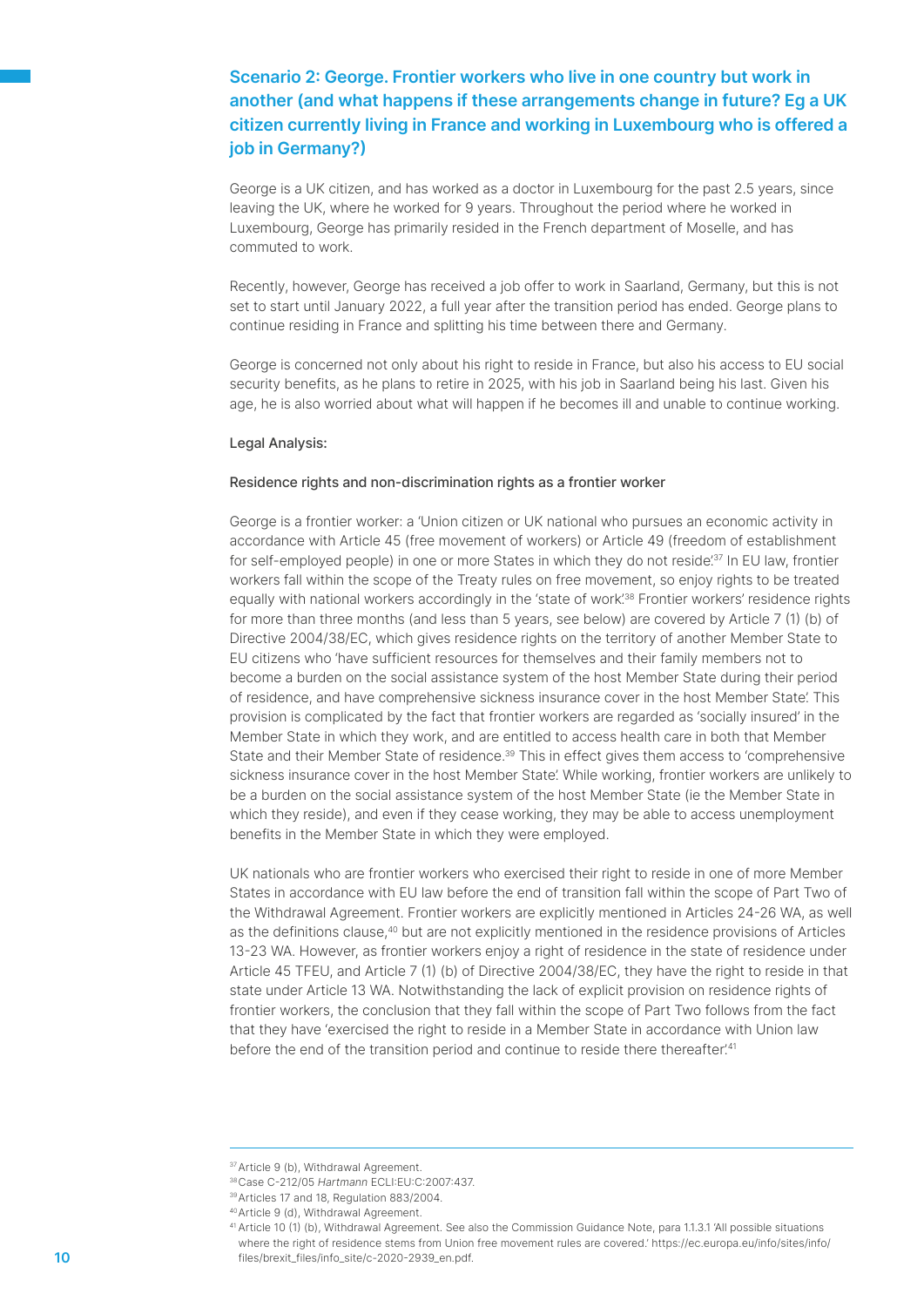The conclusion that frontier workers fall within the scope of Title II is further supported by Article 26 WA42 which provides that

The State of work may require Union citizens and United Kingdom nationals who have rights as frontier workers under this Title to apply for a document certifying that they have such rights under this Title. Such Union citizens and United Kingdom nationals shall have the right to be issued with such a document.

It would be illogical for the Withdrawal Agreement to grant a right to be issued with a document certifying that frontier workers have rights if in fact the Withdrawal Agreement gave no such rights.

As George exercised his right to reside in France (as a frontier worker, who is self-sufficient, with comprehensive sickness insurance cover in that he is covered by the Luxembourg health system, because Luxembourg is the 'competent state' for social security purposes) before 31 December 2020, he falls within the scope of the Withdrawal Agreement. He will be entitled to receive a document certifying his residence rights from France, and Luxembourg would be entitled to require him to acquire such a document.

George has a right to reside in France under Article 13 WA (residence rights for more than 3 months and up to 5 years). George does not have a right of permanent residence under the WA, as he has not yet been resident in France for the requisite 5 years.43 He would acquire that right if he continues to reside in France, taking into account the 3 years he has already accumulated before the end of transition, and the further year working in Luxembourg post-transition, plus one further year.44 Once George acquired permanent residence status, he would be entitled to reside in France without being subject to the conditions of being employed/self-employed/self-sufficient and not being a burden on France's social assistance system (see further below). Also George would be able to leave France for a period of up to 5 years without losing his permanent residence.<sup>45</sup>

If George becomes unable to work while still employed in Luxembourg, he will be covered by Article 24 (3) WA. This provides that

'Employed frontier workers shall enjoy the right to enter and exit the State of work in accordance with Article 14 of this Agreement and shall retain the rights they enjoyed as workers there, provided they are in one of the circumstances set out in points (a) (b) (c) and (d) of Article 7 (3) of Directive 2004/38/EC, even when they do not move their residence to the State of work.'

If George became temporarily unable to work as a result of illness, he would retain his worker status under Article 7 (3) (a) of Directive 2004/38/EC. This provision would not apply if George became permanently unable to work.

In that case, George would enjoy the right to equal treatment with a Luxembourg worker who became ill and thus permanently unable to work.<sup>46</sup> He would be able to access any unemployment or sickness or invalidity benefits available to Luxembourg workers. So long as this was sufficient to prevent him becoming a burden on the French social assistance system, he would be entitled to continue to reside in France, under the residence provisions of the Withdrawal Agreement.<sup>47</sup>

The Withdrawal Agreement does not provide rights of 'onward movement'. George will have no rights under the Withdrawal Agreement to take up employment in Germany. If he did take up that employment (on the basis of German law), he would nonetheless remain within the scope of the

<sup>42</sup>See also the Commission Guidance Note, para 2.14, 'Unlike the residence document issued under Article 18(1) of the Agreement, this document does not grant a new residence status – it recognises a pre-existing right to pursue an economic activity in the State of work which continues to exist.'

<sup>43</sup>Article 15, Withdrawal Agreement.

<sup>44</sup>Article 15 (1) and (2), Withdrawal Agreement.

<sup>45</sup>Article 15(3) Withdrawal Agreement.

<sup>46</sup>Article 24, Withdrawal Agreement.

<sup>11</sup> **11** Article 13 (1), Withdrawal Agreement.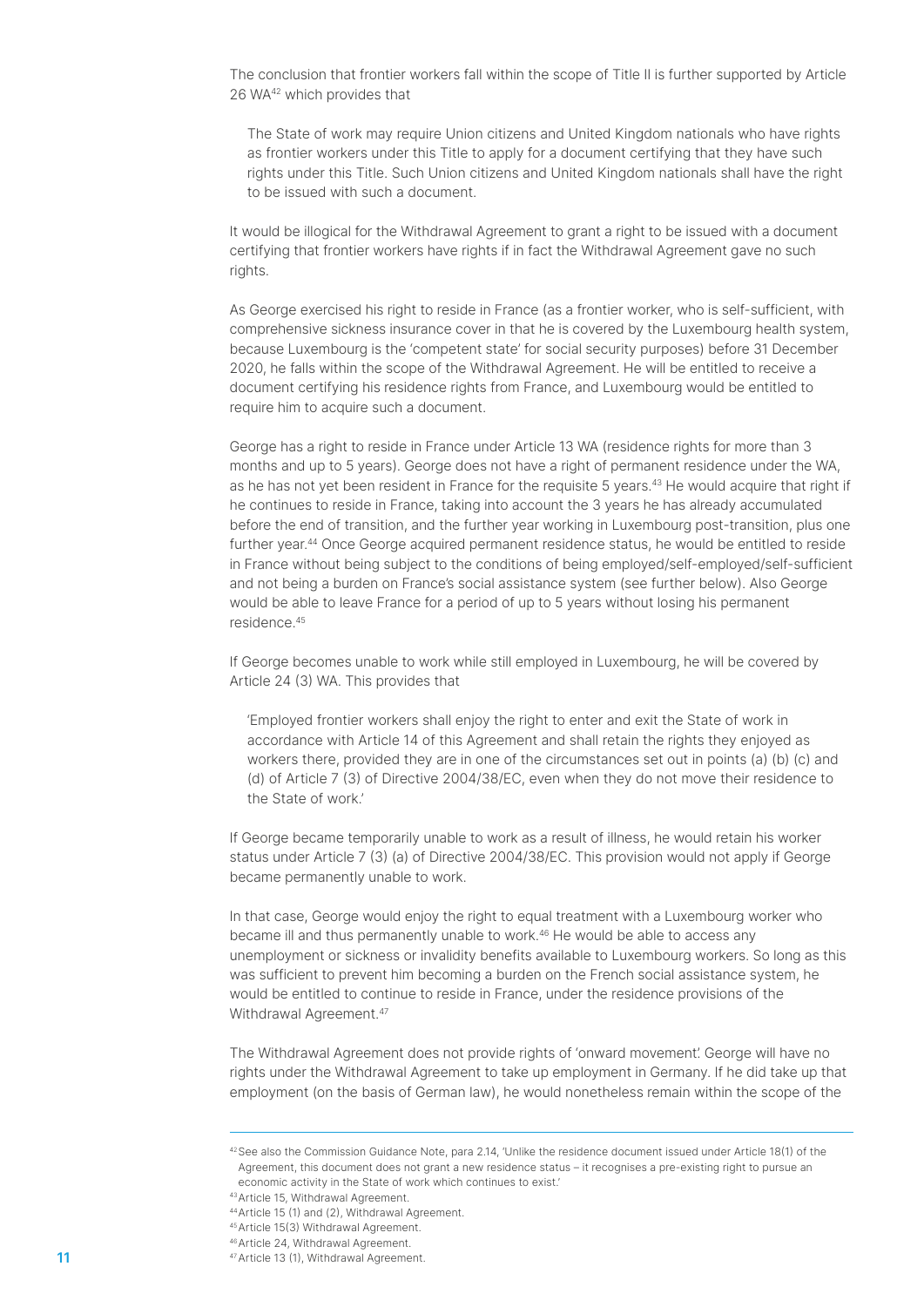Withdrawal Agreement, as Article 10 (1) (b) covers 'UK nationals who exercised their right to reside in a Member State in accordance with Union law before the end of the transition period and continue to reside there thereafter' (italics added). So long as he remains resident in France, and does not move his residence to Germany (or any other country), George will remain within the scope of the Withdrawal Agreement.

As Spaventa48 points out, Directive 2004/38 does not provide for permanent frontier worker status. But the Withdrawal Agreement refers to 'periods of legal residence or work in accordance with Union law<sup>49</sup> (italics added) in calculating the qualifying period necessary for permanent residence. George's continued residence in France would keep him within the Withdrawal Agreement's scope, and after 5 years, he would acquire permanent residence status in France under the Withdrawal Agreement.<sup>50</sup>

#### Rights to enter Luxembourg and subsequently Germany to work

Article 24 (3) WA provides that employed frontier workers have the right to enter and exit the Member State in which they are employed, in accordance with Article 14 WA, which provides for visa-free exit and entry.

George will retain his entitlements to enter Luxembourg to work from January 2021.

The right to enter and exit continues to apply even if the worker ceases to be employed 'provided frontier workers are in one of the situations set out in points (a) (temporary inability to work because of illness or accident) (b) (involuntary employment after at least a year and registers as job-seeker) (c) (for six months only, involuntary employment after less than a year, and registers as job-seeker) and (d) (vocational training related to the employment, or unrelated if involuntary employment) of Article 7 (3) of Directive 2004/38/EC'. This is the case even where the frontier worker does not move residence to the state in which they work.<sup>51</sup>

The Withdrawal Agreement does not grant George rights to enter Germany in order to work.<sup>52</sup> George's move to working in Germany is a future movement, not covered by Title II of Part Two of the Withdrawal Agreement.

#### Social security rights:

#### While working

#### In Luxembourg

#### Scope:

First it has to be established whether George falls into the personal scope of Title III WA regarding the coordination of social security systems. Article 30 outlines who is covered. This includes

United Kingdom nationals who are subject to the legislation of a Member State at the end of the transition period, as well as their family members and survivors.<sup>53</sup>

While George is employed in Luxembourg and is contributing to the social security system there, he is 'subject to the legislation' of Luxembourg and is so at the end of the transition period. Hence, as long as he continues in that situation 'without interruption'<sup>54</sup> George falls within the personal scope of Title III WA.

<sup>48</sup>E Spaventa, 'The rights of citizens under the Withdrawal Agreement: a critical analysis' European Law Review 2020, 45(2), 193-206.

<sup>49</sup> Articles 15 and 16, Withdrawal Agreement.

<sup>50</sup>Article 15, Withdrawal Agreement.

<sup>51</sup> Article 24 (3), Withdrawal Agreement.

<sup>52</sup> Article 14, Withdrawal Agreement, grants rights of entry only to a host state in which a UK national is resident before the end of transition and continues to reside in thereafter - in this case, France, not Germany.

<sup>53</sup>Article 30 (1) (b), Withdrawal Agreement.

<sup>54</sup> 12 Article 30 (2), Withdrawal Agreement.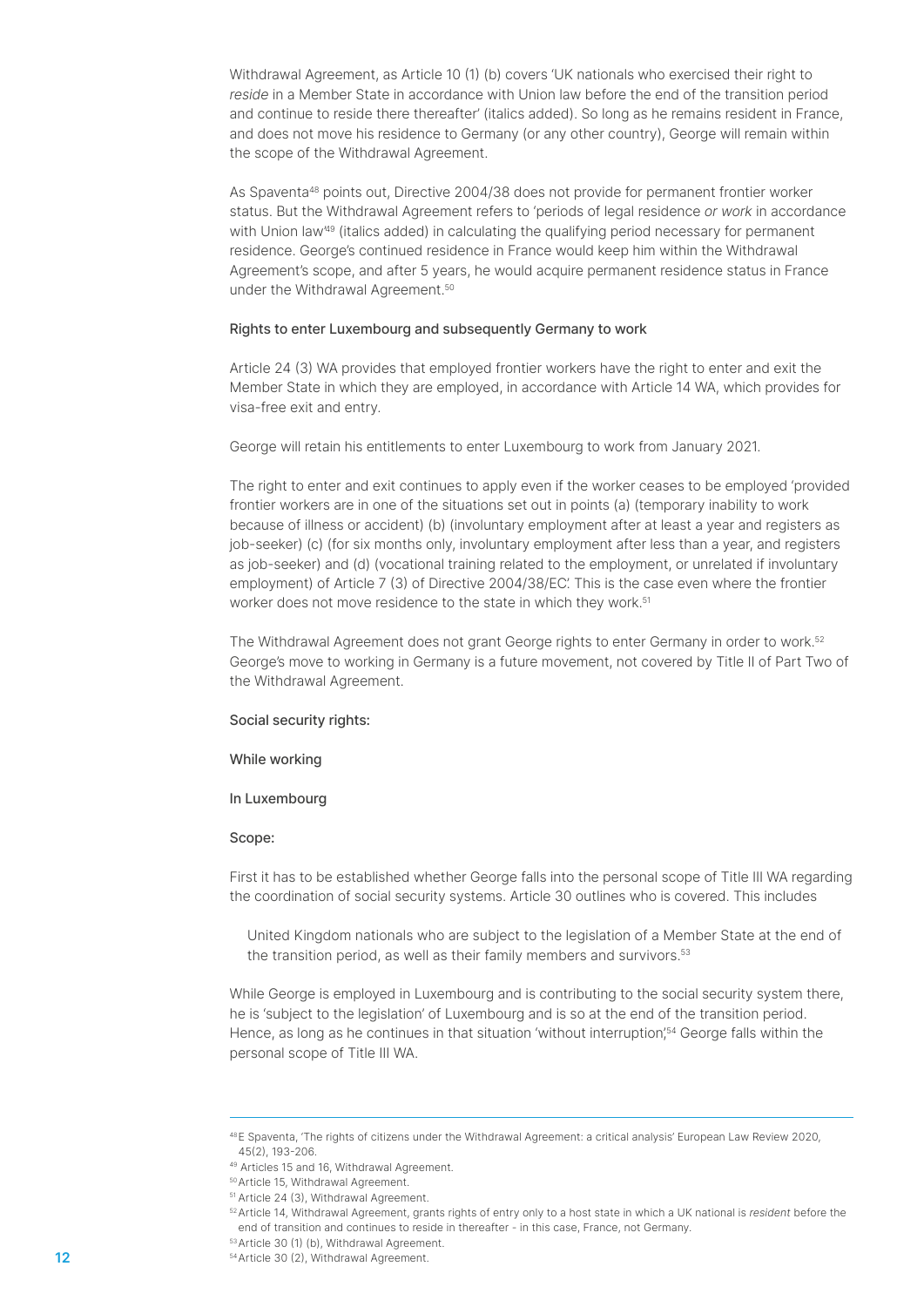#### Healthcare rights:

The rules regarding coordination of social security are set out in Article 31 WA, which states that the rules in Regulation (EC) No 883/2004 'shall apply to the persons covered by this title.'<sup>55</sup>

The relevant provisions in Regulation No 883/2004 are Articles 17 and 18. Article 17 provides that

an insured person or members of his family who reside in a Member State other than the competent Member State shall receive in the Member State of residence benefits in kind provided, on behalf of the competent institution, by the institution of the place of residence,  $\ldots$  as though they were insured under the said legislation.<sup>56</sup>

Therefore, George, who resides in France, a Member State other than the competent Member State (Luxembourg), will receive benefits, including sickness benefits,<sup>57</sup> in France as though he were insured under the French legislation. This will be provided for on behalf of the competent institution, Luxembourg, by the institution of the place of residence i.e. France.<sup>58</sup>

George will also be entitled to access to healthcare while in Luxembourg, his place of work. Article 18 of Regulation No 883/2004 states that

the insured person and the members of his family referred to in Article 17 shall also be entitled to benefits in kind while staying in the competent Member State.<sup>59</sup>

George will therefore be entitled to sickness benefits while staying in Luxembourg. This will be provided for by Luxembourg at its own expense, in accordance with the legislation of Luxembourg, as though George were a resident of Luxembourg.<sup>60</sup>

#### In Germany

#### Scope:

It has been established that, under the WA, George will have no rights to take up employment in Germany, nor enter and exit it, following the end of the transition period. It was noted above that George's entitlements under Article 30 (1) WA are conditional on him falling within the scope provisions of the WA 'without interruption'.<sup>61</sup> But 'without interruption' does not necessarily<sup>62</sup> mean without change in status: if a person switches from one of the categories in Article 30 (1) (a)-(g) they remain in scope. If George does take up employment in Germany under German national law and wishes to continue to reside in France, he will still fall within the personal scope of Title III WA. This is because Article 30(3) WA provides that Title III shall apply to

persons who do not, or who no longer, fall within points (a) to (e) of paragraph 1 of this Article but who fall within Article 10 of this Agreement, as well as their family members and survivors.<sup>63</sup>

Since it has been established that George falls within Article 10 WA by way of his continued residence in France then, under Article 30(3) WA, George also falls within the personal scope of Title III WA.64 The scope rule in Article 30 (3) WA applies for as long as the person concerned continues to have a right to reside in the host State under Article 13 WA, or a right to work in the

<sup>55</sup>Article 31 (1), Withdrawal Agreement.

<sup>56</sup>Article 17, Regulation No 883/2004.

<sup>57</sup>Article 3 (1) (a), Regulation No 883/2004.

<sup>58</sup>Article 17, Regulation No 883/2004.

<sup>59</sup>Article 18 (1), Regulation No 883/2004.

<sup>60</sup>Article 18 (1), Regulation No 883/2004.

<sup>61</sup> Article 30 (2) Withdrawal Agreement.

 $62$ The European Commission takes the view that, for instance, 'without interruption' 'has to be understood in such a flexible way that also short periods between two situations are not harmful, for instance a break of for example one month before starting a new contract (by analogy Case C-482/93 Kraus)', see https://ec.europa.eu/info/sites/info/files/brexit\_files/info\_ site/c-2020-2939\_en.pdf.

<sup>63</sup>Article 30(3) Withdrawal Agreement.

<sup>&</sup>lt;sup>64</sup>There is no need to consider the special situations set out in Article 32 WA, as these apply only 'insofar as they relate to **13 had a persons not or no longer covered by Article 30'.**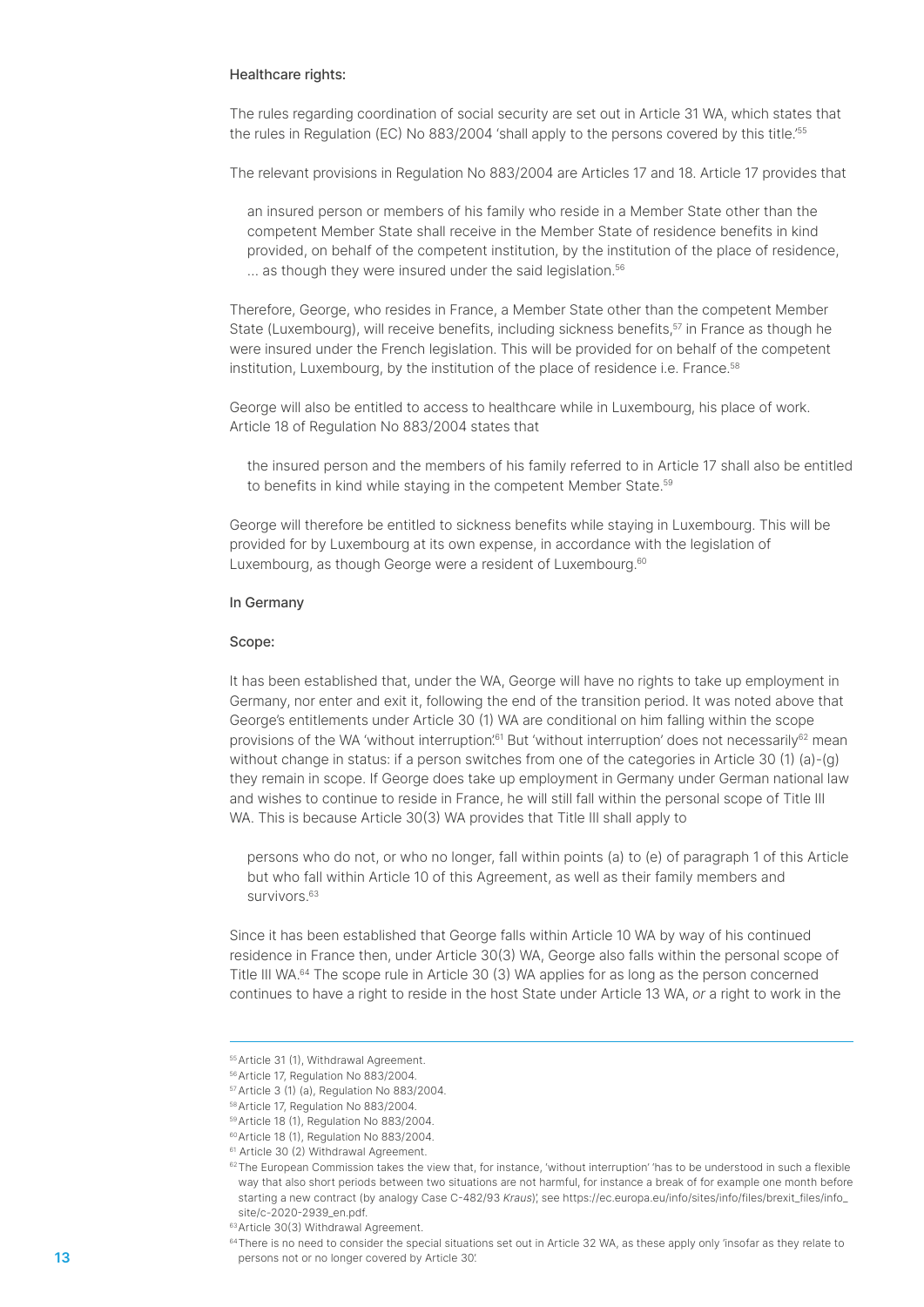State of work under Article 24 or 25 WA.<sup>65</sup> George no longer has a right to work in the State of work (now Germany) under the WA, but he does continue to have a right to reside in France under Article 13 WA.

#### Healthcare rights:

Since George still falls within the scope of Title III of the WA, even if he stops working in Luxembourg and takes up work in Germany, he will be entitled to certain social security rights, including sickness benefits, in the same way as if he continued working in Luxembourg. This is because his residence in France, and the scope rules of Article 10 WA, not his work in Luxembourg, bring him within the scope of Title III of the WA.

This situation is where the interaction between the scope rules in Title III and those elsewhere in the WA becomes difficult to understand, because the rules in Title III derive from the principle ('single state rule'), derived from EU law, that an individual's social security entitlements flow from a relationship with a single 'competent state'.<sup>66</sup>

The 'rules and objectives' of Regulation 883/2004 (which by definition include the single state rule) apply to people who fall within the scope of Title III of the WA.<sup>67</sup>

The relevant provisions in Regulation No 883/2004 are Articles 17 and 18. Article 17 provides that

an insured person or members of his family who reside in a Member State other than the competent Member State shall receive in the Member State of residence benefits in kind provided, on behalf of the competent institution, by the institution of the place of residence, ... as though they were insured under the said legislation.<sup>68</sup>

But which is the 'competent Member State' in George's context? Since George does not have an entitlement to be employed in Germany under the WA, reflected in the change of status of George's entitlement to work in Germany (domestic law, not the WA), does the WA mean that Germany nonetheless is to be regarded as the 'competent Member state' for the purposes of George's social security rights? We consider three possible approaches to interpretation of the WA:

1) Since George's relationship with the competent state is not based on the WA in terms of his employment, the coordination rules cease to apply.

2) The general coordination rules apply, including those that determine the competent state, even though George's entitlement to work in the competent state is not based on the WA.

3) The exceptional coordination rule in Article 11 (3) (e) of Regulation 883/2004 applies to the effect that the state of residence is the competent state.

If the first interpretation is correct, George will be employed in Germany solely under German national law and not under the WA, meaning that Germany cannot be a competent member state for any purpose. Therefore, as there is no competent state to satisfy the requirements of Article 17 of the Regulation, then George will not be able to benefit from the sickness benefits that Article 17 would confer on him in France had there been a competent state. France is not the competent state, as George is a frontier worker, and Regulation 883/2004 provides that, for frontier workers, the competent state is the state of work.<sup>69</sup> George would only have entitlements to access to healthcare in France or Germany on the basis of national law, not under the Withdrawal Agreement.

If the second interpretation is correct, then, although George has no rights to work in Germany under the WA, Germany is nonetheless to be regarded as the competent state for the purposes of Regulation 883/2004 (Articles 11 (3) (a), 17 & 18), since George falls within the scope of Title III

<sup>65</sup>Article 31 (4), Withdrawal Agreement.

<sup>66</sup>Article 11 (1), Regulation 883/2004.

<sup>67</sup>Article 31, Withdrawal Agreement.

<sup>68</sup>Article 17, Regulation 883/2004.

<sup>69</sup> 14 Article 11 (3)(a), Regulation 883/2004.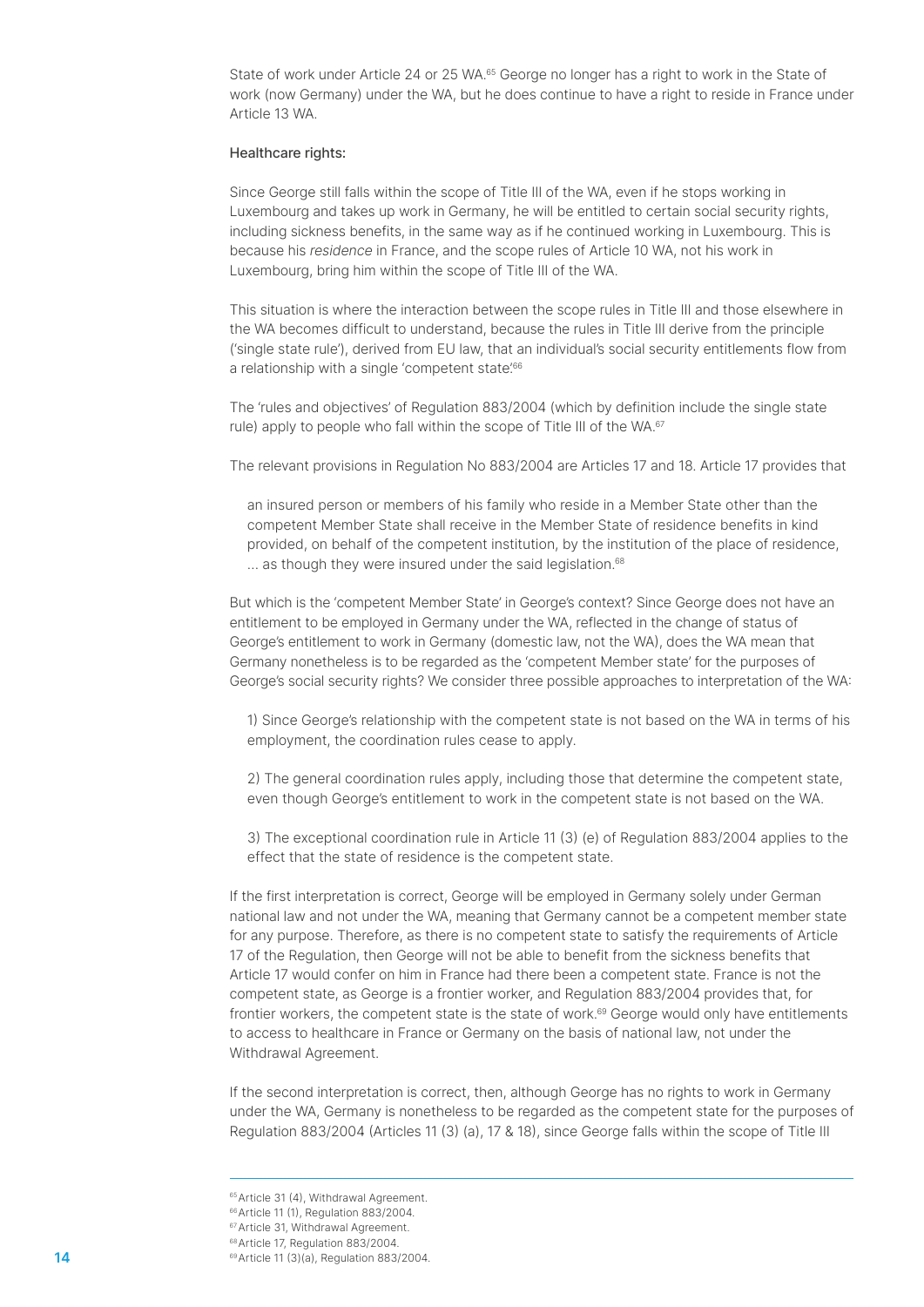WA with regards to social security coordination. Accordingly, George, who resides in France, a Member State other than the competent Member State (Germany), will receive benefits, including sickness benefits,<sup>70</sup> in France as though he were insured under the French legislation. This will be provided for on behalf of the competent institution, Germany, by the institution of the place of residence i.e. France.71

If the second interpretation is correct then George will also be entitled to access to healthcare while in Germany, his place of work, under Regulation 883/2004 Article 18. This will be provided for by Germany at its own expense, in accordance with the legislation of Germany, as though George were a resident of Germany.<sup>72</sup>

If the third interpretation is correct, rather than the general rule for determination of the competent state,73 the exception in Article 11 (3) (e) of Regulation 883/2004 applies. Article 11 (3) (e) provides

'any other person to whom subparagraphs (a) to (d) do not apply shall be subject to the Member State of residence, without prejudice to other provisions of this Regulation guaranteeing him benefits under the legislation of one or more other Member States.'

George is 'pursuing an activity as an employed person in a Member State' (Article 11 (3) (a), so taken literally, he does not fall within Article 11 (3) (e). However, it could be argued that George is not pursuing that activity as an employed person in the sense of EU law, therefore Article 11 (3) (a) does not apply. If this interpretation is correct, George will fall outside of the provisions in Article 17 and 18 Regulation 883/2004, as he will be resident in the competent state. George will be entitled to receive healthcare in France, but not in Germany, except necessary healthcare during the course of a stay in Germany.<sup>74</sup> France will be responsible for paying for healthcare provided in France or (if necessary healthcare) in Germany.<sup>75</sup>

#### Once George retires

#### Pension entitlements

Once George retires in France, it has to be determined what his rights will be concerning access to his state pension. Having already determined that George falls into the personal scope of Title III so long as he continues his residence in France, $76$  we must then refer to Article 31(1) WA which implements Regulation 883/2004:

The rules and objectives set out in Article 48 TFEU, Regulation (EC) No 883/2004 and Regulation (EC) No 987/2009 of the European Parliament and of the Council shall apply to the persons covered by this Title.77

Article 1(d) of Regulation 883/2004 covers legislation concerning old-age benefits and therefore George's pension rights will be governed by this Regulation. The Regulation provides for the right to aggregation of periods,<sup>78</sup> in calculating pension entitlements. Regulation 883/2004, Article 6 provides:

Unless otherwise provided for by this Regulation, the competent institution of a Member State whose legislation makes:

- the acquisition, retention, duration or recovery of the right to benefits,
- the coverage by legislation, or

<sup>70</sup>Article 3 (1)(a), Regulation No 883/2004.

<sup>71</sup> Article 17, Regulation No 883/2004.

<sup>72</sup>Article 18 (1), Regulation No 883/2004.

<sup>73</sup>Article 11 (3)(a), Regulation 883/2004.

<sup>75</sup>This interpretation is consistent, by analogy, with the Commission's interpretation of the rules in its Guidance Note, p 38 https://ec.europa.eu/info/sites/info/files/brexit\_files/info\_site/c-2020-2939\_en.pdf.

<sup>76</sup> George must continue his residence in France on a permanent basis to continue being within the scope of the

Withdrawal Agreement.

<sup>77</sup>Article 31 (1), Withdrawal Agreement. **15**  $78$  Article 6, Regulation 883/2004.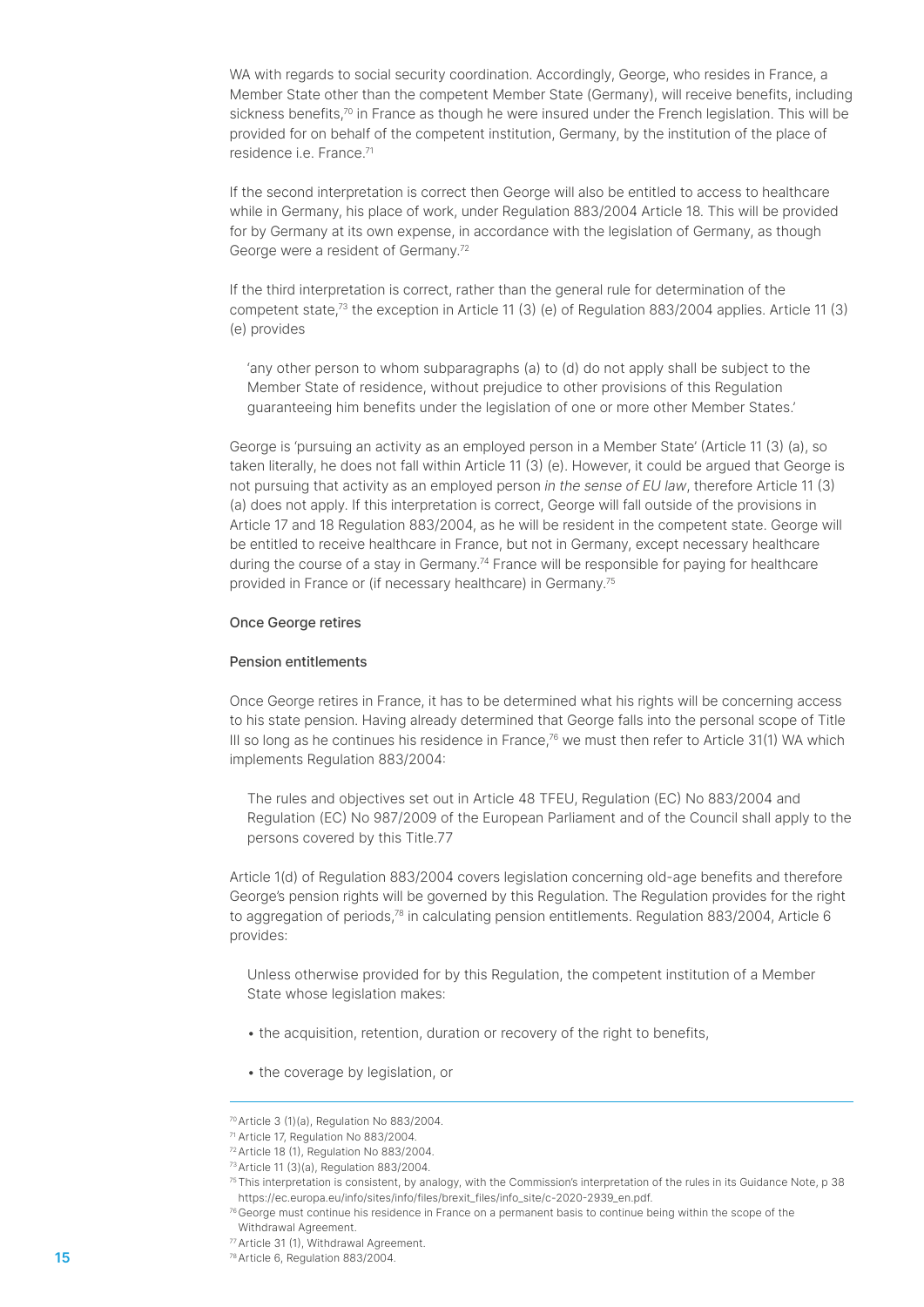• the access to or the exemption from compulsory, optional continued or voluntary insurance,

conditional upon the completion of periods of insurance, employment, self-employment or residence shall, to the extent necessary, take into account periods of insurance, employment, self-employment or residence completed under the legislation of any other Member State as though they were periods completed under the legislation which it applies.79

Under EU law, the principle of aggregation means that those applying to receive state pensions who have had to contribute to the social security system of a State for a minimum period of time (10 years in the UK,<sup>80</sup> 5 years in Germany<sup>81</sup> and 10 years in Luxembourg<sup>82</sup>) may take into account and aggregate periods of employment completed in any Member State. If the UK had remained in the EU, George would have benefitted from this right of aggregation of periods because, although he would have only contributed to the social security system of Luxembourg for 3.5 years, UK for 9 years and Germany for 3 years, he would still have received a state pension for all of these periods of employment from the competent state.<sup>83</sup>

In principle, the competent state for the purposes of pension provision is usually the state in which the person last worked. This principle follows from the general rules in Regulation 883/2004, to the effect that the 'competent institution' is the 'institution in which the person concerned is insured at the time of the application for the benefit'.<sup>84</sup> Under EU law, when someone retires and seeks a pension, they do so from the state in which they last worked, as the place where they are insured at the date of retirement. In George's instance, that would have been Germany, under ordinary EU law.

But which is the competent state for a frontier worker like George under the Withdrawal Agreement? As above, the question as to whether, and if so how, the principle of aggregation under the Withdrawal Agreement applies to frontier workers who move their place of work from one Member State to another post-transition, is moot. We again consider four possible interpretations:

1) Since George's relationship with Germany is not based on the WA, the coordination rules cease to apply.

2) The general coordination rules apply, including those that determine the competent state, even though George's entitlement to work in Germany is not based on the WA.

3) The general coordination rules apply, but to the effect that the last state in which George worked under the WA (Luxembourg) is the competent state.

4) The exceptional coordination rule in Article 11 (3) (e) of Regulation 883/2004 applies to the effect that the state of residence (France) is the competent state.

The first interpretation is the most punitive. It would mean that, when George applies to Germany to receive his state pension, this would be governed only by German national law. Germany would have no obligation to take into account his previous periods of employment in the UK or Luxembourg and accumulate them. Hence, only his employment in Germany would be taken into account and in that case, since George worked in Germany for only 3 years, this would not satisfy the minimum 5 year employment period to qualify for a state pension in Germany.<sup>85</sup> Therefore, under this interpretation, George would not receive a state pension for his employment in Germany at all.

<sup>79</sup>Article 6, Regulation 883/2004.

<sup>80</sup> https://www.gov.uk/new-state-pension/how-its-calculated#:~:text=You'll%20need%2035%20qualifying,10%20and%20 35%20qualifying%20years.&text=You%20have%2020%20qualifying%20years,record%20after%205%20April%202016. <sup>81</sup> https://ec.europa.eu/social/main.jsp?catId=1111&langId=en&intPageId=4554.

<sup>82</sup> https://ec.europa.eu/social/main.jsp?catId=1120&langId=en&intPageId=4684.

<sup>83</sup>Article 6 uses the term 'competent institution'. A competent institution belongs to the competent member state, see Article 1(s), Regulation 883/2004.

<sup>84</sup> Article 1 (q), Regulation 883/2004.

<sup>85</sup> 16 https://ec.europa.eu/social/main.jsp?catId=1111&langId=en&intPageId=4554.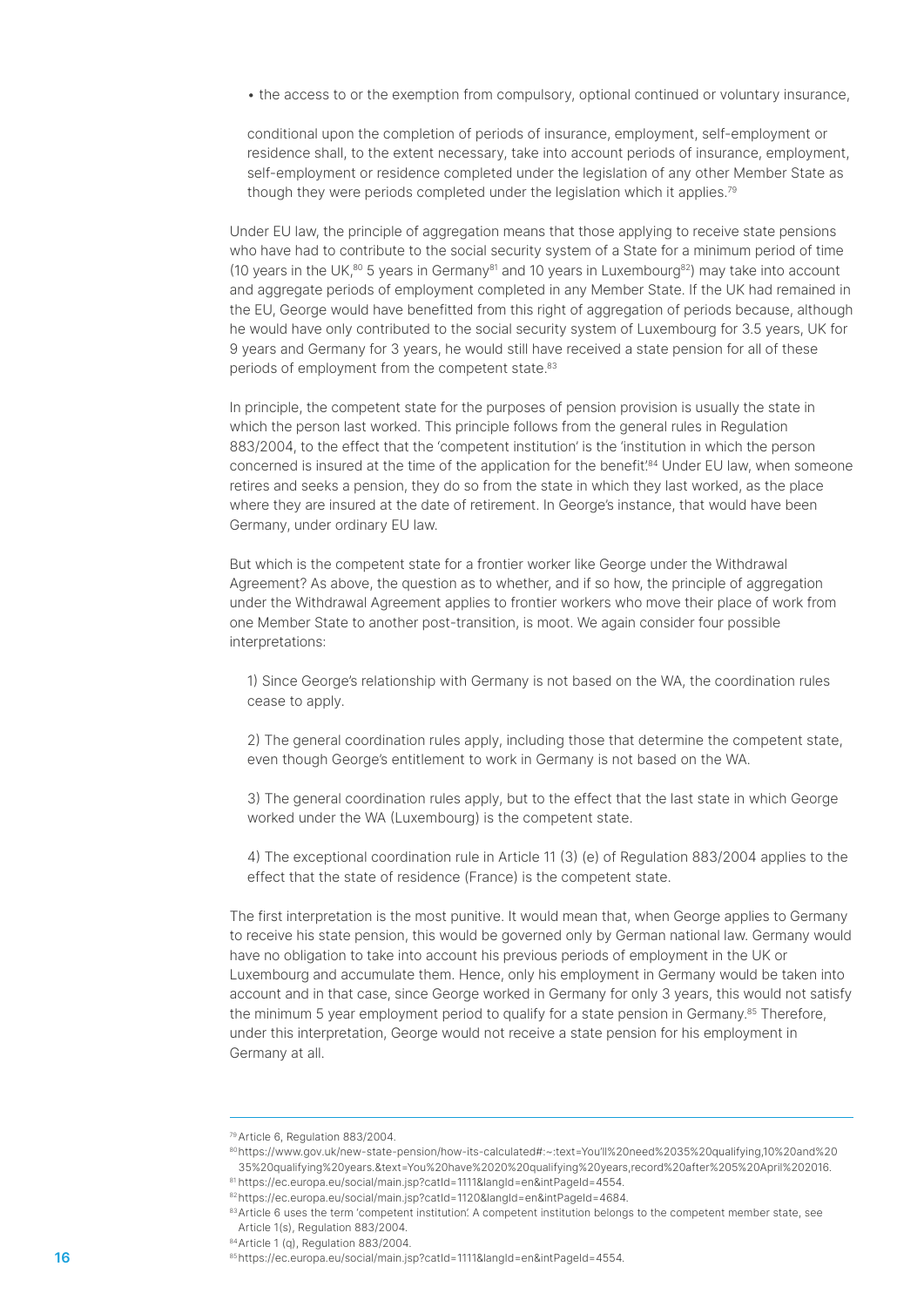If this interpretation is correct, George would have no entitlements under the Withdrawal Agreement to access his pension accrued both before and after the transition period. He would have to rely on any bilateral agreements between the relevant states. This interpretation is contrary to the spirit of the Withdrawal Agreement, Part Two, which seeks to secure 'reciprocal protection for Union citizens and for UK nationals … where they had exercised free movement rights before a date set in this Agreement, … recognising also that rights deriving from periods of social security insurance should be protected.<sup>86</sup> For this reason, this is unlikely to be the correct interpretation of the terms of the Withdrawal Agreement.

If the second interpretation is correct then this means that George's pension entitlements would be governed by Germany's competent institution, Germany being the last place he worked. Germany would be obliged to take into account, under Article 6 of the Regulation, the pension rights George accumulated in all his places of employment, which would be the UK, Luxembourg and Germany. Under this interpretation, the competent state for the purposes of George's pension would be Germany, even though George did not work in Germany under an entitlement granted by the Withdrawal Agreement. This is a logical consequence of the scope rules for Title III being different from those for Title II, and the application of EU law's system of coordination of social security by the Withdrawal Agreement to those falling within the scope of Title III.

It is arguable that Luxembourg is the 'competent state' for George's pension entitlements under the Withdrawal Agreement, because Luxembourg is the last state in which George worked in reliance on the Withdrawal Agreement. Under Regulation 883/2004, Article 6, Luxembourg would have an obligation to aggregate his period of employment in Luxembourg with his previous period of employment in the UK. Luxembourg would have no obligation under the Withdrawal Agreement<sup>87</sup> to include George's period of employment in Germany.

Finally, as noted above, it is possible under Regulation 883/2004, Article 11 (3)(e) that France is the competent state. This would be an extraordinary interpretation, given that George has never worked in France, and so has not accumulated pension entitlements in France at all.

#### Healthcare entitlements as a pensioner

George's healthcare entitlements as a pensioner depend on the competent member state. The member state competent for George's pension may not be the same member state competent for sickness benefits. Again, we have to consider the different possible interpretations of the relevant provisions. The general rules in Regulation 883/2004, to the effect that the 'competent institution' is the 'institution in which the person concerned is insured at the time of the application for the benefit'88

Articles 23-30 of Regulation 883/2004 make specific provision for pensioners' entitlement to healthcare. Articles 23, 24 and 25 provide various circumstances where healthcare must be provided by the state in which the pensioner resides, on behalf of the competent state. Article 23 applies only where the Member State of residence is one of two or more Member States from which the pensioner receives their pension. As George has not accrued pension entitlements from France, it seems unlikely that Article 23, in combination with Article 31 (1) WA, applies. Entitlements under Article 24 and 25 assume a competent state other than the state of residence.

As noted above, it is possible under Regulation 883/2004, Article 11 (3)(e) that France is the competent state. If it is correct that France is the 'competent member state' for the purposes of access to sickness benefits, George will be entitled to access healthcare in France, at the expense of France, as if he were a pensioner whose pension was payable solely under French legislation.89 If France were the competent member state, George will no longer be able to rely on the Withdrawal Agreement to access healthcare in Germany, as he will no longer be a frontier worker, and so no longer be able to rely on Regulation 883/2004/EC, Article 18, combined with Article 31 (1) WA. He would be entitled to access healthcare that became medically necessary during a stay in Germany on the basis of Regulation 883/2004/EC, Article 19 and Article 27.

<sup>86</sup> Recital 6, Withdrawal Agreement.

<sup>87</sup> We do not consider the possible application of bilateral agreements in this context, noting only that Article 8, Regulation 883/2004 provides that any more favourable bilateral agreements shall apply instead of the Regulation.

<sup>88</sup> Article 1 (q), Regulation 883/2004.

<sup>89 17</sup> **17** Article 23, Regulation 883/2004 combined with Article 31(1), Withdrawal Agreement.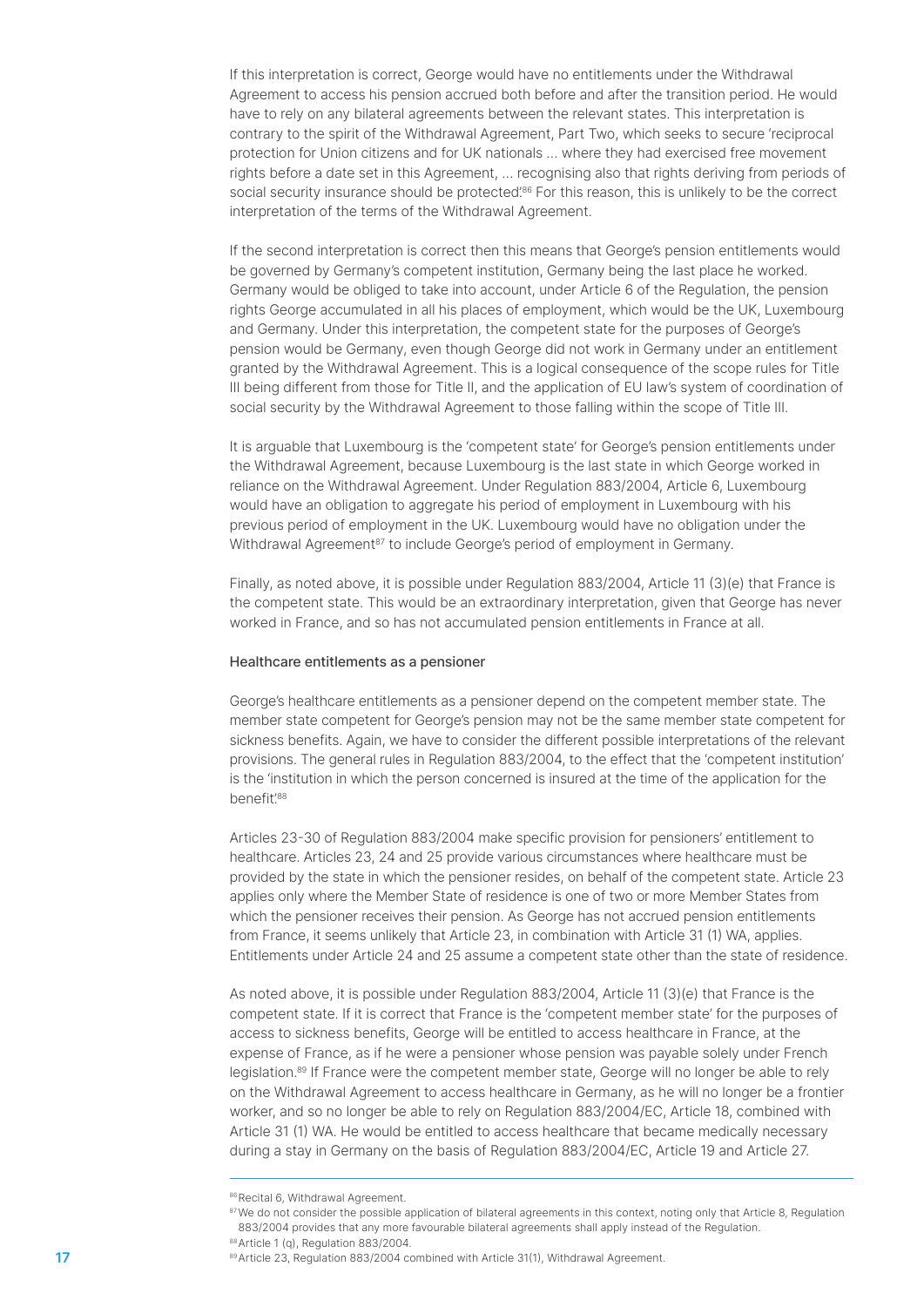However, if Germany is the competent state, George will still be able to access healthcare from the French national health system, under Regulation 883/2004, Articles 17 and 22, combined with Article 31 (1) WA. Article 17 entitles an insured person who resides in a Member State other than the competent Member State to sickness benefits in kind in the Member State of residence, as if they were insured in the Member State of residence. Those benefits are provided on behalf of the competent state.<sup>90</sup> This provision is enhanced for pensioners in Article 22 of the Regulation. A pensioner who ceases to be entitled to benefits in kind in the legislation of the state last competent remains entitled to benefits in kind under the legislation of the Member State in which s/he resides.<sup>91</sup> Therefore, even after George retires, he will still receive such benefits in the state of his residence i.e. France, provided on behalf of Germany.

Additionally, according to Article 22 (2) of the Regulation, again in combination with Article 31 (1) WA, in the event of George being awarded a pension by Germany, Germany will be the competent state responsible for paying for healthcare which becomes 'necessary on medical grounds' during a visit to another Member State (other than France), relying on Regulation 883/2004/EC, Article 19 and Article 27, combined with Article 31 (1) WA.

Regulation 883/2004, Article 22 refers to the 'Member State last competent'. If, as noted above, Luxembourg is the 'Member State last competent', because it is the last competent state against which George has entitlements under the Withdrawal Agreement, George could claim healthcare in France, provided on behalf of Luxembourg.

Support for this interpretation is perhaps found in Article 32 (2) WA, which provides that the provisions of Regulation 883/2004 on sickness benefits apply to people receiving benefits under Article 32 (1)(a) WA ('special situations covered'). Article 32 (1)(a) WA provides that UK nationals no longer covered by Article 30 WA who 'have been subject to the legislation of a Member State before the end of transition' are covered by Title III for the purposes of aggregation of periods, and rights deriving from such periods. On their face, however, these provisions do not apply to George's access to sickness benefits, as sickness benefits are not dependent upon aggregation of periods.

It is difficult to discern the basis of George's entitlements to healthcare under the Withdrawal Agreement, but at least part of that difficulty relates to the opacity of the rules in Regulation 883/2004.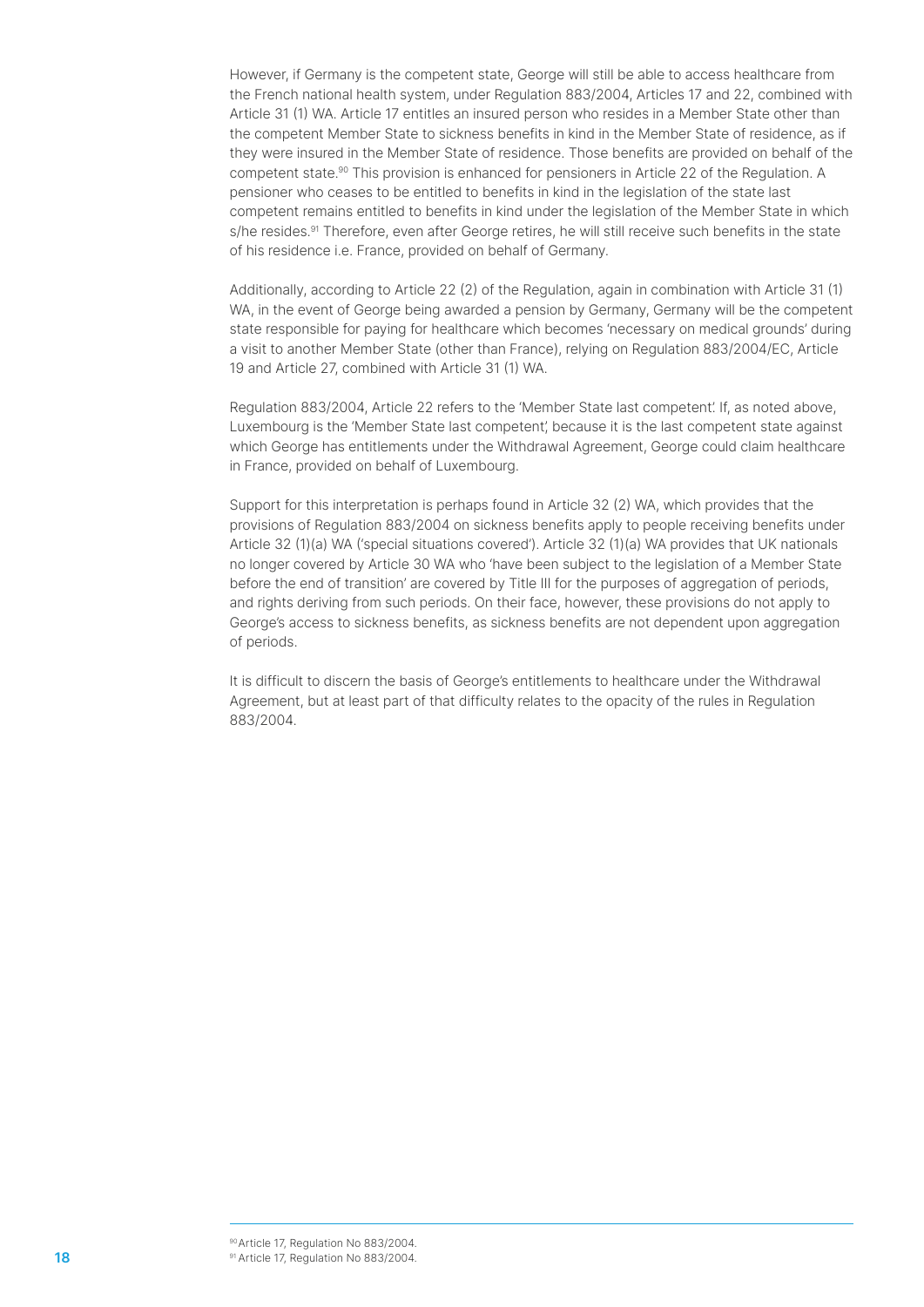## Scenario 3: Brian, Sue. UK pensioner residents who move, e.g. from France to Spain, after 1/1/21

Brian, 59, is a UK national who has lived in France for 6 years and is now a lawful resident there. During his time in France, he has worked as a nurse at a local hospital in Paris. Brian moved to France in the last part of his career, after working for more than 30 years as a nurse for the NHS in the UK. He has contributed to both the UK and the French social security systems and is planning to move to Spain to retire in February 2021. Under current EU law Brian would be able to move to Spain and enjoy his pension there, which would be borne in part by the UK and in part by France, since he has contributed to the social security systems of both countries.

However, following the UK's withdrawal from the European Union, and given that the transition period will end on the 31 December 2020, Brian wants to know whether he will be able to move to Spain, reside there, and claim both his UK and French state pensions.

Brian's elderly mother, Sue, who has lived and worked in the UK all her life, has recently developed mild/moderate Alzheimer's Disease. As Brian is her only relative, Sue wishes to follow Brian so that he can care for her. Under current EU law, Sue, as an EU citizen would be able to reside in Spain as Brian's dependent relative (if she meets the conditions of dependency), or in her own right as long as she has sufficient resources not to be a burden on Spain's welfare and health care system. Further, at least for the first few months, as a short term visitor to Spain, under EU law, Sue could benefit from reciprocal healthcare and would thus be entitled to receive emergency healthcare under the same conditions as Spanish citizens.

If Brian stays in France and Sue joins him there, or if Brian and Sue move to Spain in February 2021, Sue is concerned as to her residence rights, her access to healthcare and to her pension.

Brian and Sue are not sure if Spain would work out as their new home. They would like to keep the option of returning to the UK open, as Sue will not sell her family home in the UK while being in Spain with Brian. Sue and Brian would like reassurance that they will be able to receive their pensions and that Sue will be able to access the NHS if they were to return to the UK.

#### Legal Analysis:

Brian:

What rights does Brian have under the provisions of the Withdrawal Agreement?

For the purposes of residence in Spain or France

#### Does Brian fall within the personal scope of Title 1, Part Two of the WA?

First, we have to consider whether Brian falls under the personal scope of Title 1, Part Two of the WA for the purposes of his residence rights. Article 10(1)(b) WA specifies that those who fall under the scope of Part Two, Title 1 are

United Kingdom nationals who exercised their right to reside in a Member State in accordance with Union law before the end of the transition period and continue to reside there thereafter.92

Since Brian is a UK national and has exercised his right to reside in France in accordance with Union law<sup>93</sup> for 6 years before the 31st December 2020 then so long as he continues to reside in France thereafter he will satisfy the requirements to fall within the personal scope of Part Two, Title 1 of the WA.

Furthermore, if Brian moves to lawfully reside in Spain before the 31st December 2020 and continues to reside there thereafter then he will also fall within the personal scope of Part Two, Title 1 of the WA.

<sup>92</sup> Article 10 (1)(b), Withdrawal Agreement.

<sup>19</sup> **19** 19 In accordance with Article 7 (1)(a) of European Parliament and Council Directive 2004/38.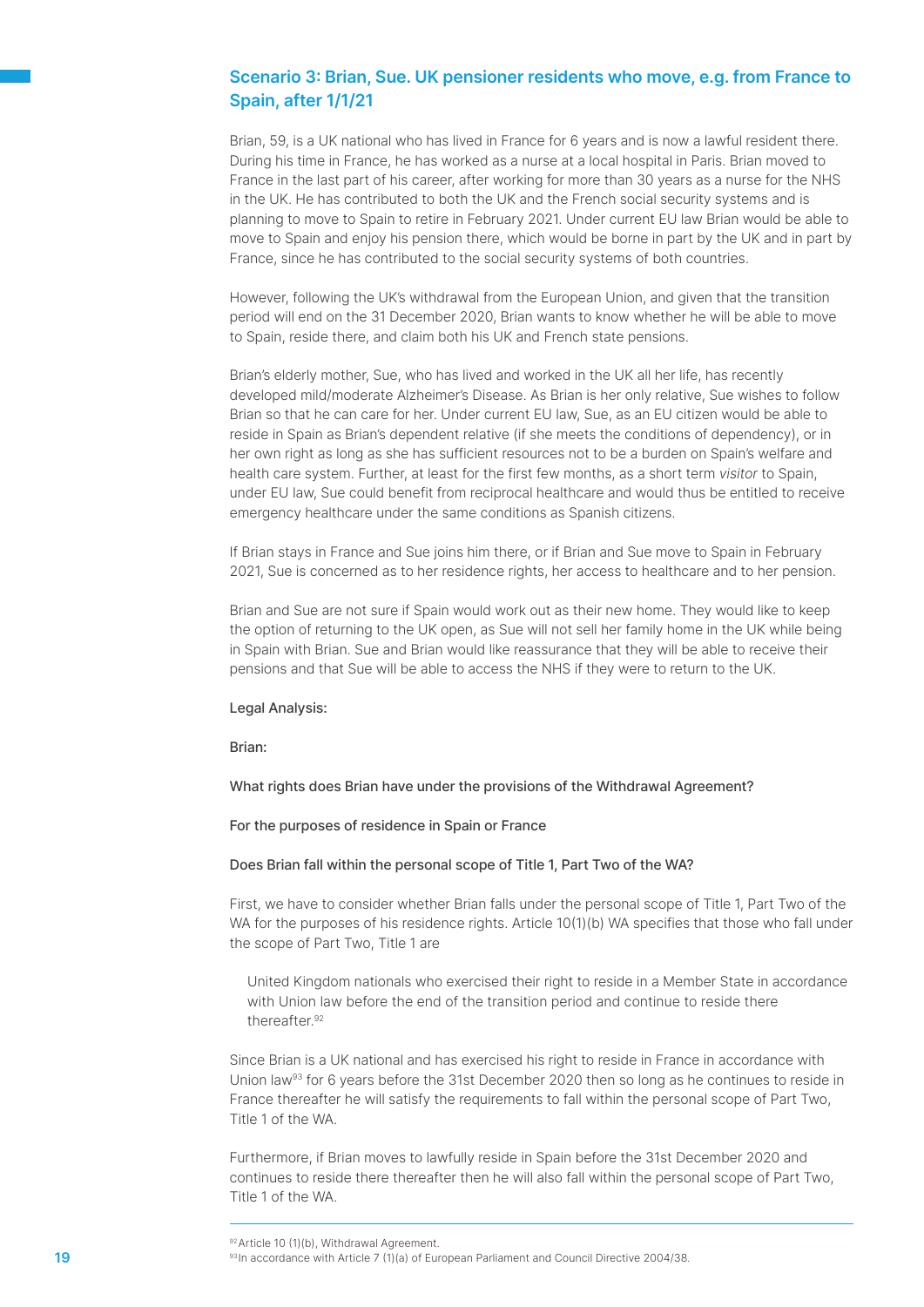However, Brian will not fall under the personal scope of Part Two, Title 1 of the WA if he moves to lawfully reside in Spain after the 31st December 2020 since he would not have resided there 'before the end of the transition period'.

#### What are Brian's residence rights in France and Spain?

#### France:

Next we have to consider what Brian's residence rights are should he continue to stay in France. Article 15(1) WA states that

Union citizens and United Kingdom nationals, and their respective family members, who have resided legally in the host State in accordance with Union law for a continuous period of 5 years...shall have the right to reside permanently in the host State under the conditions set out in Articles 16, 17 and 18 of Directive 2004/38/EC.<sup>94</sup>

As Brian has legally resided in France for a period of 6 years, as a worker under Article 16 of Directive 2004/38/EC, and thus satisfies the requirements under Article 15(1) WA, he will have gained the right to permanently reside in France.

However, Brian does not wish to remain in France since he wants to move to and retire in Spain. His rights to enter and reside in Spain will however be dependent on whether he moves before or after the end of the transition period.

#### Spain before 31st December 2020:

If Brian wishes to move to Spain before the 31st December 2020 then, since it has been established he would fall under the personal scope of Part Two, Title 1 WA in such circumstances, he will be able to lawfully enter Spain under Article 14(1) WA which states that

Union citizens and United Kingdom nationals...who reside in the territory of the host State in accordance with the conditions set out in this Title shall have the right to leave the host State and the right to enter it, as set out in Article 4(1) and the first subparagraph of Article 5(1) of Directive 2004/38/EC with a valid passport or national identity card.<sup>95</sup>

Since Brian is a UK national and will reside in the territory of Spain in accordance with the conditions set out in Title 1 WA (discussed below), he will have the right to enter Spain before 31st December 2020 so long as he has a valid identity card or passport.

In order to lawfully reside in Spain once he enters he will have to satisfy the residence rights requirements set out in Article 13(1) WA which dictate that

Union citizens and United Kingdom nationals shall have the right to reside in the host State under the limitations and conditions as set out in Articles 21, 45 or 49 TFEU and in Article 6(1), points (a), (b) or (c) of Article 7(1), Article 7(3), Article 14, Article 16(1) or Article 17(1) of Directive 2004/38/EC.

The starting point for Brian' residence in Spain is Article 21(1) TFEU which outlines the general right to freedom of movement for union citizens:

Every citizen of the Union shall have the right to move and reside freely within the territory of the Member States.96

However, there are some limitations on this right to free movement. Brian will have to satisfy one of the requirements set out in Article 7(1) of Directive 2004/38 in order to lawfully reside in Spain

<sup>94</sup> Article 15 (1), Withdrawal Agreement.

<sup>95</sup> Article 14 (1), Withdrawal Agreement.

**<sup>20</sup> Branch 21 (1)**, Treaty on the Functioning of the European Union.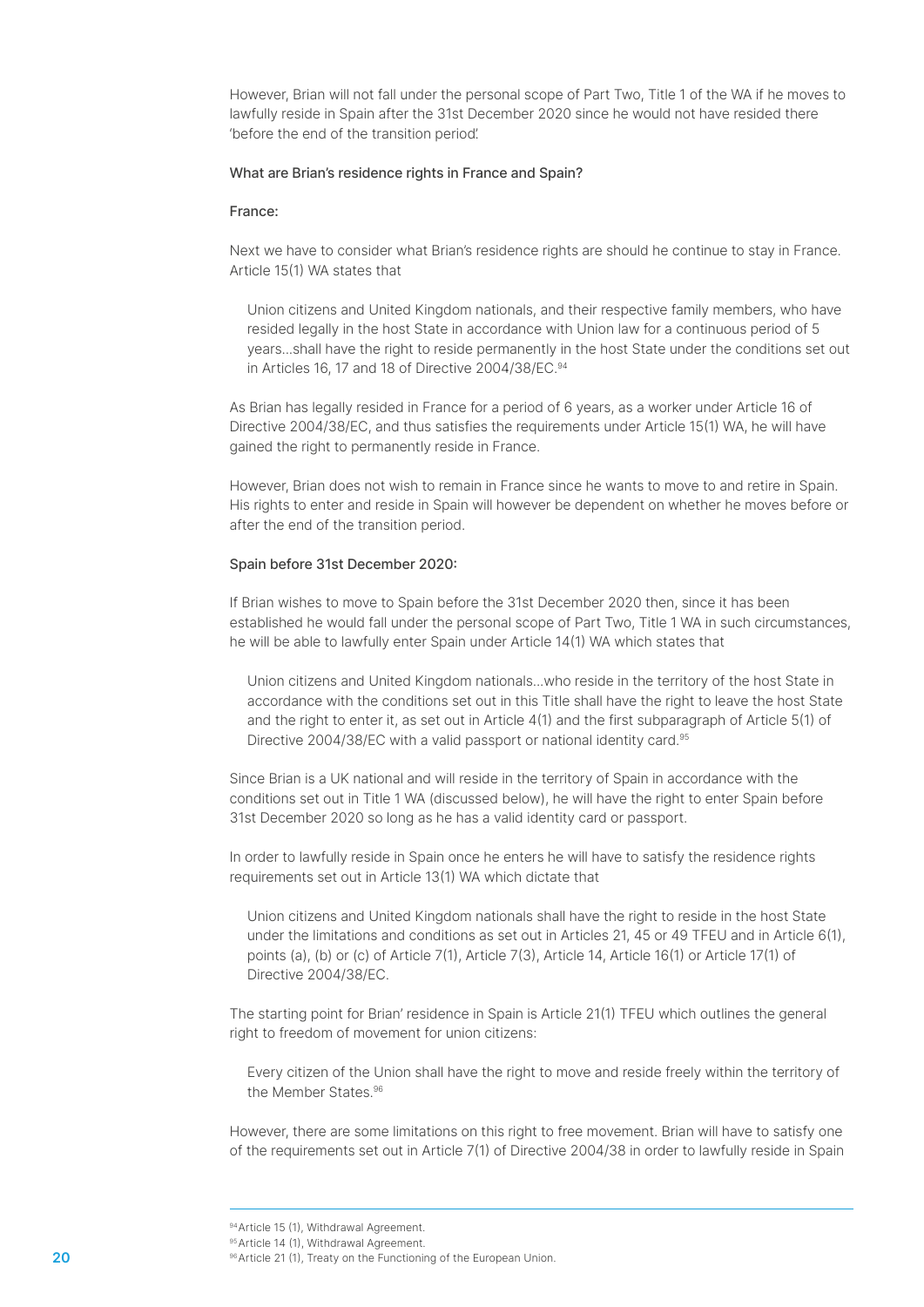for a period of longer than 3 months. This includes either being a worker/self-employed person,<sup>97</sup> having sufficient resources,<sup>98</sup> being a student with sickness insurance,99 or being a family member of any of the former.100 Since Brian will no longer be a worker and will be moving to Spain as a pensioner he will have to satisfy the requirement of having 'sufficient resources' under Article 7(1)(b) TFEU whereby the Union citizen must

have sufficient resources for themselves and their family members not to become a burden on the social assistance system of the host Member State during the period of residence and have comprehensive sickness insurance cover in the host Member State.<sup>101</sup>

Therefore, in order to lawfully reside in Spain, Brian will have to prove that he has sufficient resources for himself and any family members he wishes to bring with him, and he must also obtain comprehensive sickness insurance.

Hence, by satisfying the personal scope requirements under Article 10(1)(b) WA, the residence requirements under Article 13(1) WA and the entry requirements under Article 14(1) WA, Brian will be able to enter and reside in Spain provided that he does so before the 31st December 2020.

#### Spain after 31st December 2020:

As already established, in terms of residing in Spain after the end of the transition period, Brian does not fall within the personal scope of Part Two, Title 1 of the WA and therefore will not be able to benefit from either the entry rights or the residence rights therein. Hence, if Brian wishes to move to Spain after the 31st December 2020 then, as things currently stand, his right to enter and reside in Spain will solely depend on Spanish national law.

#### What are the effects on his French residence rights, if he goes to Spain for 5 months, to see how it works out, and then comes back to France?

As Brian qualifies for permanent residency in France under Article 15(1) WA, once acquired, his right of permanent residence will not be lost unless he leaves France for 'a period exceeding 5 continuous years' (Article 15(3) WA). Therefore, Brian can leave France for up to 5 years and when he comes back he will still be a lawful permanent resident of France.<sup>102</sup>

#### UK residence rights

As a UK national Brian may exit, enter and reside in the UK without any restrictions under domestic UK law.

#### For the purposes of access to his pension

#### In France

In order to determine his rights to accessing his pension, we have to consider whether Brian falls within the scope of Part Two, Title 3 of the WA governing the coordination of social security systems. Article 30(1) WA specifies who falls under such scope including

United Kingdom nationals who are subject to the legislation of a Member State at the end of the transition period, as well as their family members and survivors.<sup>103</sup>

Since Brian has worked in France and contributed to its social security system for 6 years, he will thus be entitled to receive an old-age benefit from France. Therefore, as he will be socially

<sup>97</sup> Article 7 (1)(a), European Parliament and Council Directive 2004/38.

<sup>98</sup> Article 7 (1)(b), European Parliament and Council Directive 2004/38.

<sup>99</sup> Article 7 (1)(c), European Parliament and Council Directive 2004/38.

<sup>100</sup>Article 7 (1)(d), European Parliament and Council Directive 2004/38.

<sup>101</sup> Article 7 (1)(b), European Parliament and Council Directive 2004/38.

<sup>102</sup> Articles 15 (3) and 11, Withdrawal Agreement. Note that the 5 year period is more generous than the equivalent period under Article 16(4) Directive 2004/38/EC, which provides that the right of permanent residence shall be lost through absence from the host Member State for more than two consecutive years.

**<sup>21</sup> 103** Article 30 (1)(b), Withdrawal Agreement.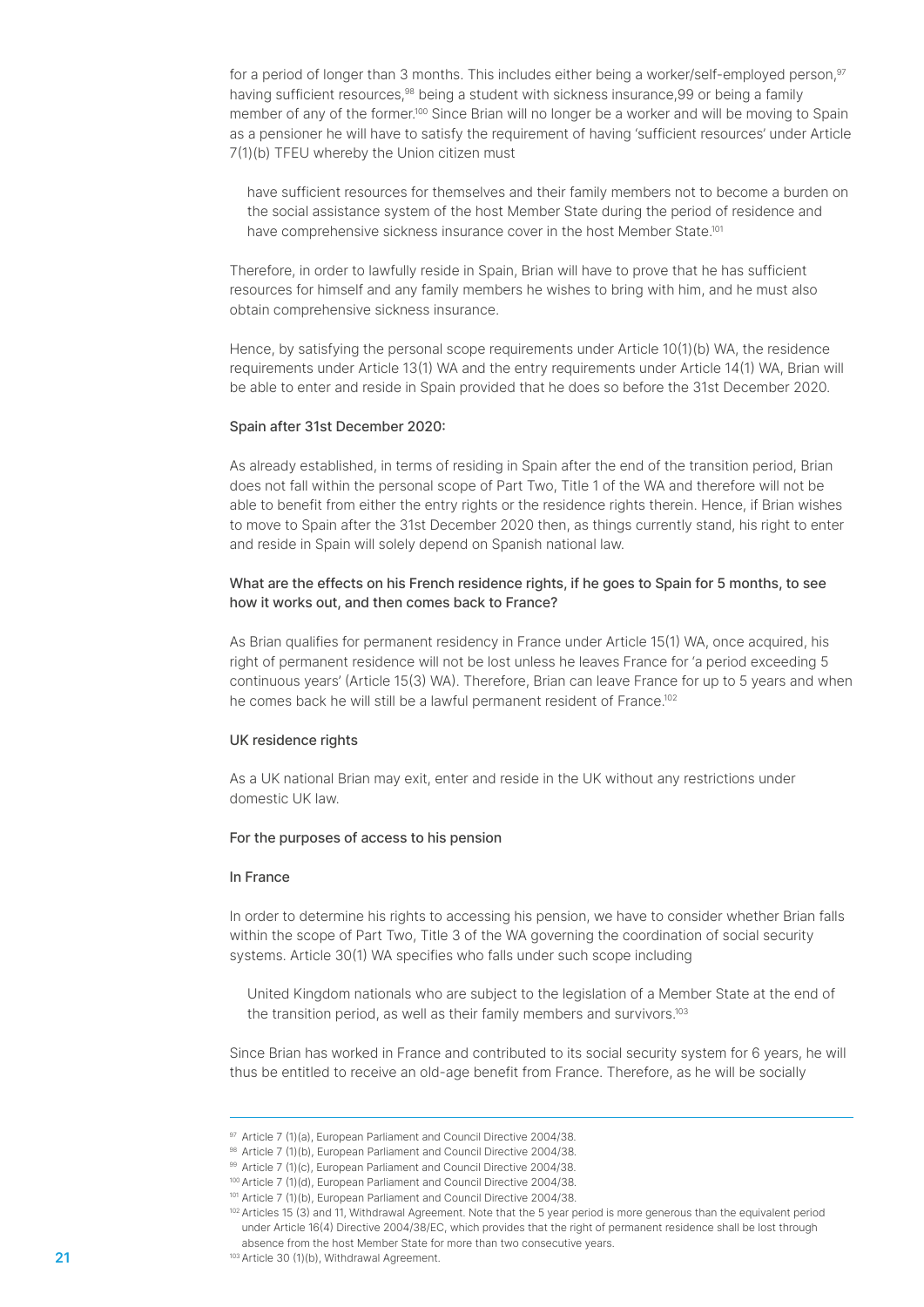insured by the State of France he is consequently 'subject to the legislation' of France and will continue to be at the end of the transition period. Therefore he falls within the personal scope of Part Two, Title 3 of the WA.

Having determined that Brian falls into the personal scope, we must then refer to Article 31(1) WA which implements Regulation 883/2004:

The rules and objectives set out in Article 48 TFEU, Regulation (EC) No 883/2004 and Regulation (EC) No 987/2009 of the European Parliament and of the Council shall apply to the persons covered by this Title.104

Article 1(d) of Regulation 883/2004 covers legislation concerning old-age benefits and therefore Brian's pension rights will be governed by this Regulation.

One of the rights that Brian will benefit from under Article 6 of Regulation 883/2004 is the right to aggregation of periods:

Unless otherwise provided for by this Regulation, the competent institution of a Member State

whose legislation makes:

- the acquisition, retention, duration or recovery of the right to benefits,
- the coverage by legislation, or
- the access to or the exemption from compulsory, optional continued or voluntary insurance,

conditional upon the completion of periods of insurance, employment, self-employment or residence shall, to the extent necessary, take into account periods of insurance, employment, self-employment or residence completed under the legislation of any other Member State as though they were periods completed under the legislation which it applies.<sup>105</sup>

This means that when Brian applies to receive his pension in France, France will have to take into account the pension rights Brian accumulated both in the UK and France. Without this principle, those applying to receive state pensions will have had to contribute to the social security system of a State for a minimum period of time- in the case of France this is 10 years. Therefore, Brian will benefit from this right of aggregation of periods because, although he has only contributed to the social security system of France for 6 years, he will still receive a state pension from France since, under Article 6 of Regulation 883/2004 and Article 31(1) WA, France must take into account his contributions to the UK social security system and treat it as though it was a 'period completed under the legislation' of France.

Therefore, so long as Brian remains a resident in France his social security rights such as his pension will be protected by the WA.

#### In Spain

#### Before 31st December 2020:

If Brian moves to Spain before the end of the transition period he will still fall into the personal scope of Part Two, Title 3 of the WA as provided by Article 30(3) WA:

This Title shall also apply to persons who do not, or who no longer, fall within points (a) to (e) of paragraph 1 of this Article but who fall within Article 10 of this Agreement, as well as their family members and survivors.106

<sup>104</sup>Article 31 (1), Withdrawal Agreement.

<sup>105</sup> Article 6, Regulation 883/2004.

**<sup>22</sup> 106 Article 30 (3), Withdrawal Agreement.**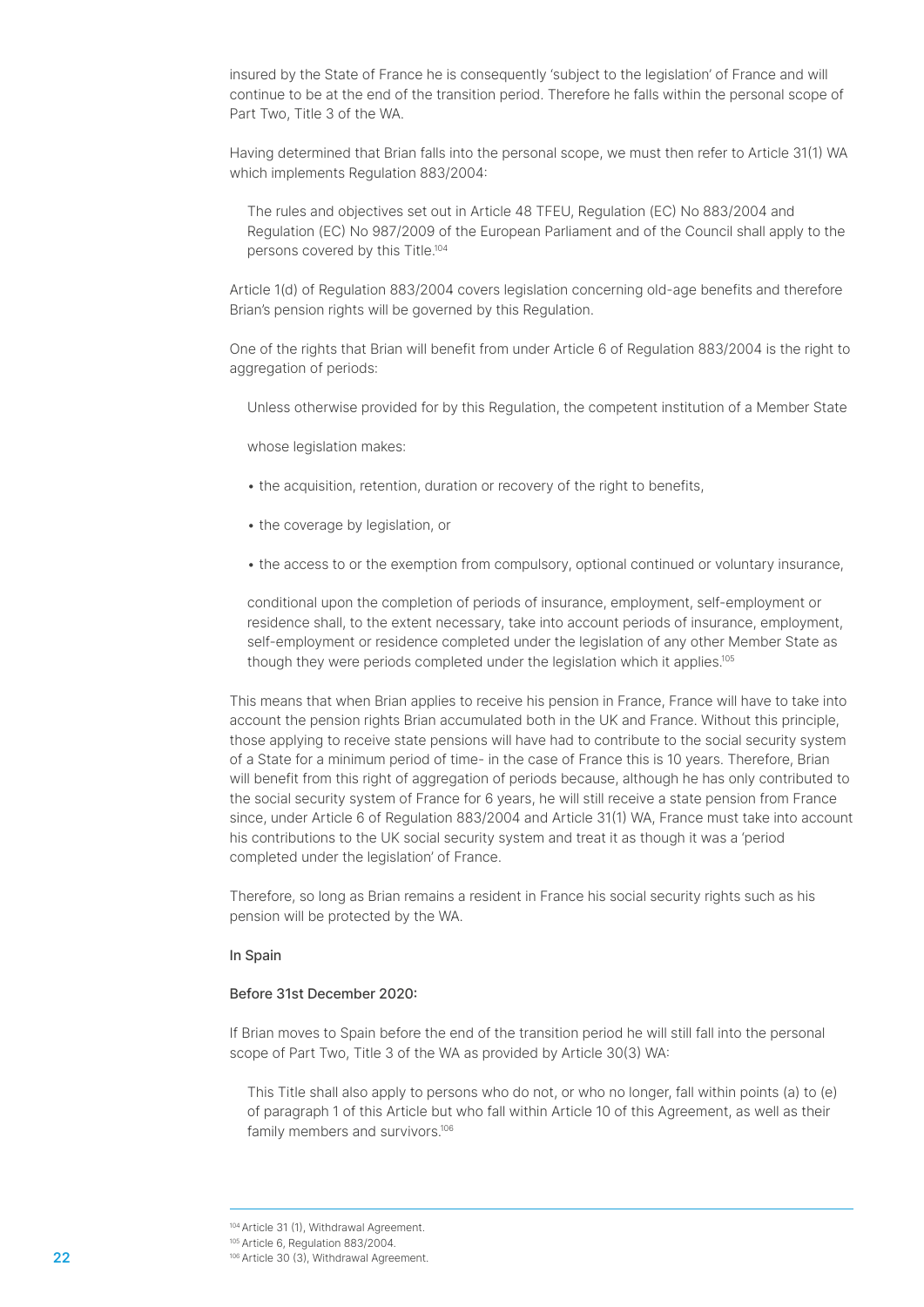Since we have established that Brian falls within Article 10(1)(b) of the WA if he moves to Spain before 31st December 2020 then under this provision Title 3 will apply to him. This means that he will benefit from the same pension rights as if he were to remain in France, including the right to aggregation of periods. As Brian will not be working in Spain, he would just have to apply to the Spanish pension authority who would forward his claim to the last place he worked (France). His entitlement to his pension would then be dealt with in the same manner as it would be now were he in France.

#### After 31st December 2020:

However, if Brian permanently moves to Spain after the end of the transition period he will not fall under the personal scope of Part Two, Title 3 of the WA under the provision of Article 30(1) WA since he will not be contributing to the social security system of Spain and thus will not be 'subject to the legislation' of Spain.

However, Brian might nonetheless fall within the personal scope of Title 3 as provided for by Article 30 (3) WA. This legal argument relies on the following interpretation of Article 30 (3) WA, which, as noted above, provides:

This Title shall also apply to persons who do not, or who no longer, fall within points (a) to (e) of paragraph 1 of this Article but who fall within Article 10 of this Agreement, as well as their family members and survivors.<sup>107</sup>

Brian could argue that he falls within the scope of Article 10(1)(b) WA, combined with Article 11 and 15 (3) WA:

United Kingdom nationals who exercised their right to reside in a Member State in accordance with Union law before the end of the transition period and continue to reside there thereafter.108

The right of permanent residence acquired under Directive 2004/38/EC before the end of the transition period shall not be treated as lost through absence from the host State for a period specified in Article 15 (3).<sup>109</sup>

Once acquired, the right of permanent residence shall be lost only through absence from the host State for a period exceeding 5 consecutive years.<sup>110</sup>

For the first five years of him moving to Spain, Brian will not have lost his permanent residence in France, and he therefore will be protected by the WA. This is because he has exercised his right to reside in France, and acquired permanent residence there, before the end of the transition period. So for the first 5 years of him being away from France, Brian will still fall within Article 10(1) (b) WA and, because of that, within Article 30(3) WA.

Therefore, despite moving to Spain, Brian could argue that he will actually fall into the personal scope of Title III of Part Two of the Withdrawal Agreement for five years. He will therefore benefit from the rights implemented by Article 31(1) WA. These include the right to aggregation of periods of work for the purposes of pension entitlement. Brian would have to rely on his permanent residence status in France, and claim his pension from the French authorities. As noted above, under Article 6 of Regulation 883/2004 and Article 31(1) WA, France must take into account Brian's contributions to the UK social security system and treat it as though it was a 'period completed under the legislation' of France.

After 5 years however, Brian will no longer satisfy the requirement of continuing his residence in France under Article 10(1)(b) WA and will thus no longer be protected by the provisions of the WA.

<sup>107</sup> Article 30 (3), Withdrawal Agreement.

<sup>108</sup> Article 10 (1)(b), Withdrawal Agreement.

<sup>109</sup> Article 11, Withdrawal Agreement.

**<sup>23</sup> CONFIDENTIST 110** Article 15 (3), Withdrawal Agreement.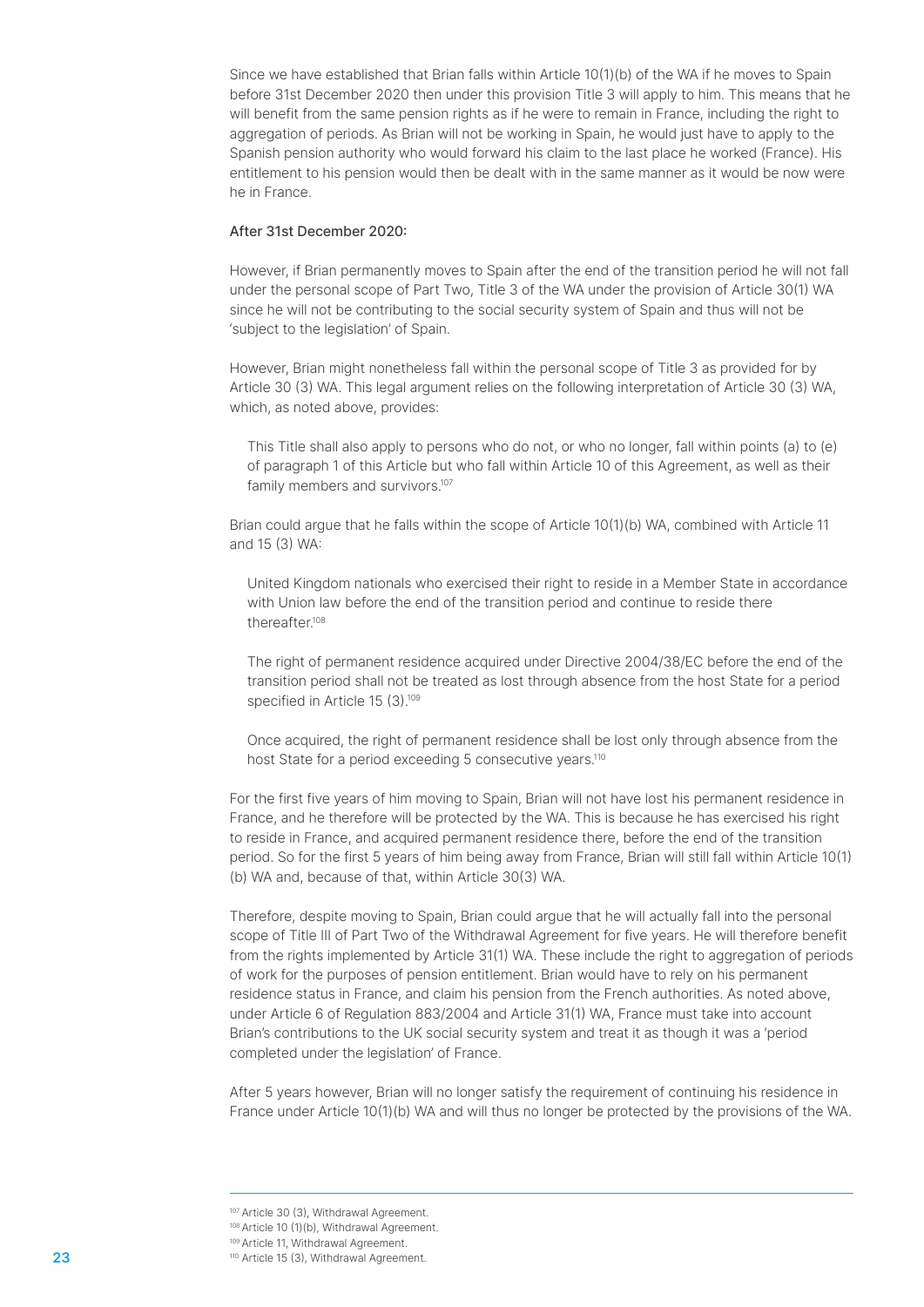#### What if Brian only lived in France for one year before 01/12/20?

If Brian were not a permanent resident of France under Article 15(1) WA due to not living there for 5+ years then he would be a resident under Article 13(1) WA instead. This allows for residence subject to the conditions of Directive 2004/38, including Article 16(1) of the Directive. Article 16(1) provides that

continuity of residence shall not be affected by temporary absences not exceeding a total of six months a year.<sup>111</sup>

Therefore, Brian will be considered a resident of France and will fall under Article 10(1)(b) WA and therefore under Article 30(3) WA for the first 6 months of him moving to Spain. After that he will lose his residence in France and no longer fall within the scope of the WA. Hence, Brian would have access to his pensions rights while in Spain for only the first 6 months of him living there.

#### In the UK

#### If he goes to Spain, for 5 months, and then comes back to the UK

If Brian goes to Spain for any period of less than 5 years and then comes back to the UK then, as explained in the above paragraph, his pension rights will be protected by the provisions of the WA up until he has lost his permanent residence in France through being absent from France for 5 years (Articles 11 and 15(3) WA).

If Brian were not a permanent resident then the same would apply but for a period of 6 months rather than 5 years.<sup>112</sup>

#### If he comes back to the UK from France when he retires and stays in the UK

Again, as a permanent resident of France, Brian's pension rights will be protected by the WA until he has been absent from France for 5 years. Hence if he wishes to permanently move back to the UK then after 5 years have passed his pension rights will no longer be protected under the WA. There would at that point be no obligation under the Withdrawal Agreement<sup>113</sup> for the UK to treat the time Brian worked in France as part of his working life for the purposes of pension entitlement.

#### Sue: What rights does Sue have under the provisions of the Withdrawal Agreement?

#### For the purposes of residence in Spain or France

Specifically in her own right, Sue does not fall under the provisions of Article 10 WA as she is a UK national and has not exercised her right to either reside or as a frontier worker in an EU Member State,<sup>114</sup> unless she does so before 31 December 2020.

Therefore, as Sue is not within the scope of Article 10, Articles 13-16 will not apply when she is considered in her own right. On this basis she would be unable to move to and reside in France or Spain relying on the WA.

As a dependent of Brian As a dependent direct relative in the ascending line of Brian, Sue falls within Article 10(e) WA,115 as she is a 'family member of the persons referred to in points (a) to (d)'. Brian falls under point (b) as he is a United Kingdom nationals who has exercised his right to reside in a Member State (France) in accordance with Union law before the end of the transition period, and continues to reside there. Sue has residence rights with Brian under Article 13 (2) WA, provided Brian meets the conditions set out there (employment/self-employment/student/ independent means). Sue only has residence rights for as long as Brian remains resident in France. As Brian has lived in France for more than 5 years, Sue is entitled to permanent residence in France.<sup>116</sup> This means that Sue can leave France for up to 5 years, without losing permanent

<sup>113</sup> There might, of course, be domestic legal obligations that apply.

<sup>114</sup> Articles 10 (1)(b) and 10 (1)(d), Withdrawal Agreement.

<sup>115</sup> Article 10 (e), Withdrawal Agreement; Article 2(2)(d), European Parliament and Council Directive 2004/38/EC.

**<sup>24</sup> 116** Article 15 (1), Withdrawal Agreement.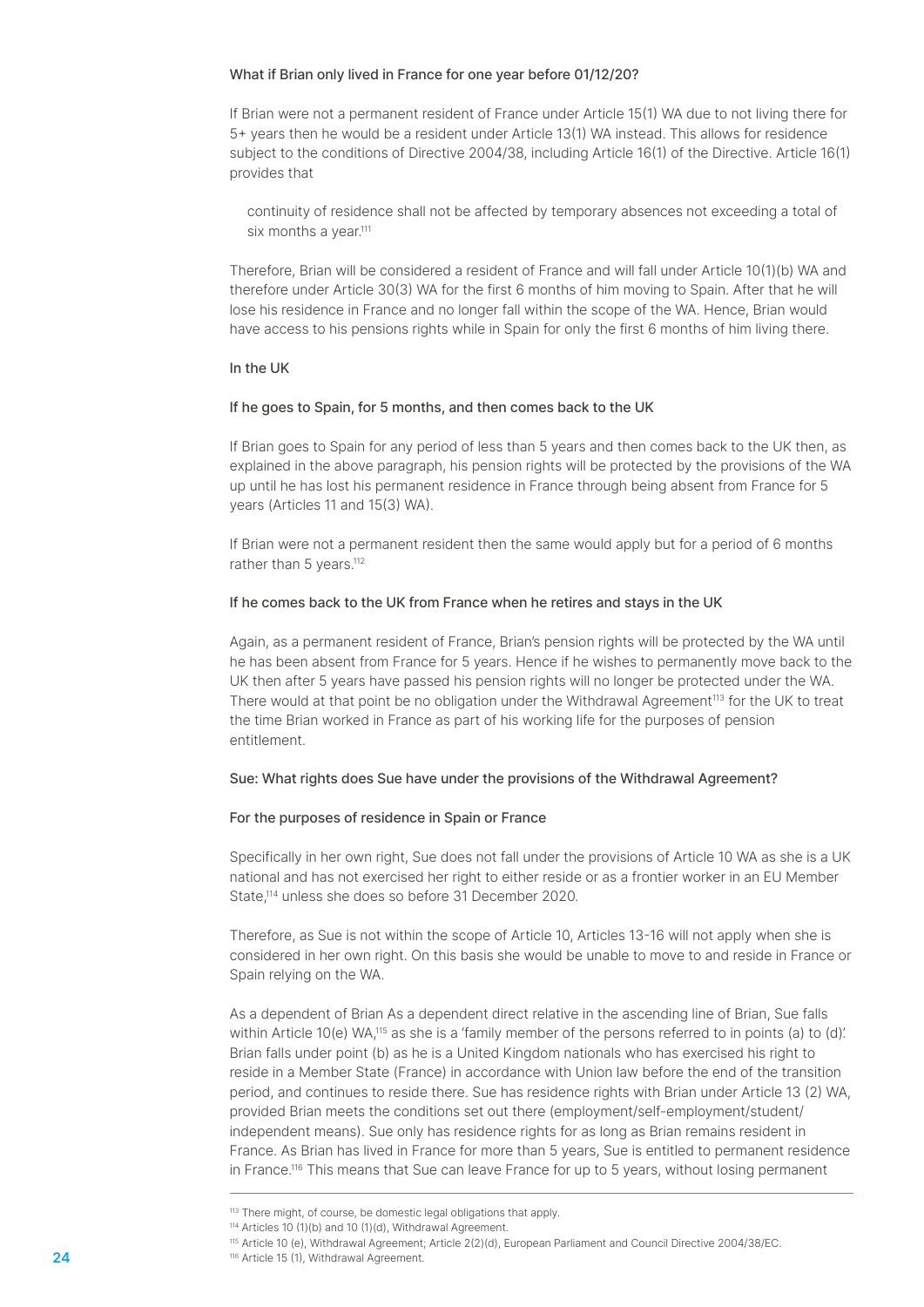residence status.<sup>117</sup> Sue will not fall within the scope of the WA if Brian moves to Spain after 31 December 2020 (see further analysis above).

#### For the purposes of access to healthcare (before 31 December 2020)

Currently, until the end of the transition period (31 December 2020), Sue as a UK national still enjoys cross-border healthcare under EU law.

This means that if Sue were to move to either France or Spain before the end of the transition period, this would provide her with healthcare rights in that country until the end of the transition period, provided that she remains legally resident there and that she is drawing a UK state pension. If Sue were to receive treatment in France or Spain, she would be treated as if she were a French or Spanish national, under the principle of non-discrimination, due to the UK being the 'competent' state for her pension.

#### In France, if Brian is resident in France, and Sue moves after 31 December 2020

Once the transition period ends, however, Sue's rights to claim reciprocal healthcare will be subject to the provisions of the Withdrawal Agreement. As noted above, this is complex, as the Withdrawal Agreement creates two groups, those who have the rights to reside (Art. 13), be employed (Art.24) or self-employed (Art. 25), and to be treated equally (Art 23), and a different group of people who do not fall into the former category, but have rights under the coordination of the social security provisions.

Access to French healthcare falls within Title III of Part Two of the Withdrawal Agreement, entitled 'Coordination of social security systems'. The scope rules for Title III are set out in Article 30 WA. They are based on the concept of being 'subject to' relevant social security legislation, which is to be determined by the conflict of law rules in Regulation 883/2004/EC.<sup>118</sup> UK nationals who are 'subject to the legislation of a Member State at the end of the transition period', and their family members,119 fall within the scope of Title III, so long as they continue, without interruption to be in one of the situations in Article 30 (1) involving both a Member State and the UK at the same time.120

If the correct interpretation of Article 30 (1) (b) is that the family member does not have to be 'subject to the legislation of a Member State at the end of the transition period', as a family member of Brian, Sue would fall within the scope of Title III. Even if this were not the case, Sue would fall within the scope of Title III under the provision in Article 30 (3), because Sue has residence rights under Article 10 (1) (e) WA.

The provisions of Regulation 883/2004/EC<sup>121</sup> thus apply to Sue, including the rules on access to healthcare. As with Amanda's family members, discussed above, the question of whether Sue is a family member of Brian is determined by national law.<sup>122</sup> Those who fall within the scope of Title III are covered by the 'rules and objectives' of EU law on coordination of social security.<sup>123</sup> These include the principle that where a person resides in the competent state, they will receive healthcare benefits in kind (medical treatment) according to the legislation of that state.

If Sue remains resident in the UK, she would not be covered by the WA for healthcare during a short visit to Brian in France.

<sup>117</sup> Articles 11 and 15(3), Withdrawal Agreement.

<sup>&</sup>lt;sup>118</sup> According to the Commission Guidance Note, para 3.1.1, https://ec.europa.eu/info/sites/info/files/brexit\_files/info site/c-2020-2939\_en.pdf.

<sup>119</sup> Article 31 (1)(b), Withdrawal Agreement.

<sup>120</sup> Article 30 (2), Withdrawal Agreement.

<sup>121</sup> Article 31 (1), Withdrawal Agreement.

<sup>122</sup> Article 1 (i), Regulation 883/2004.

**<sup>25</sup> 123** Article 31 (1), Withdrawal Agreement.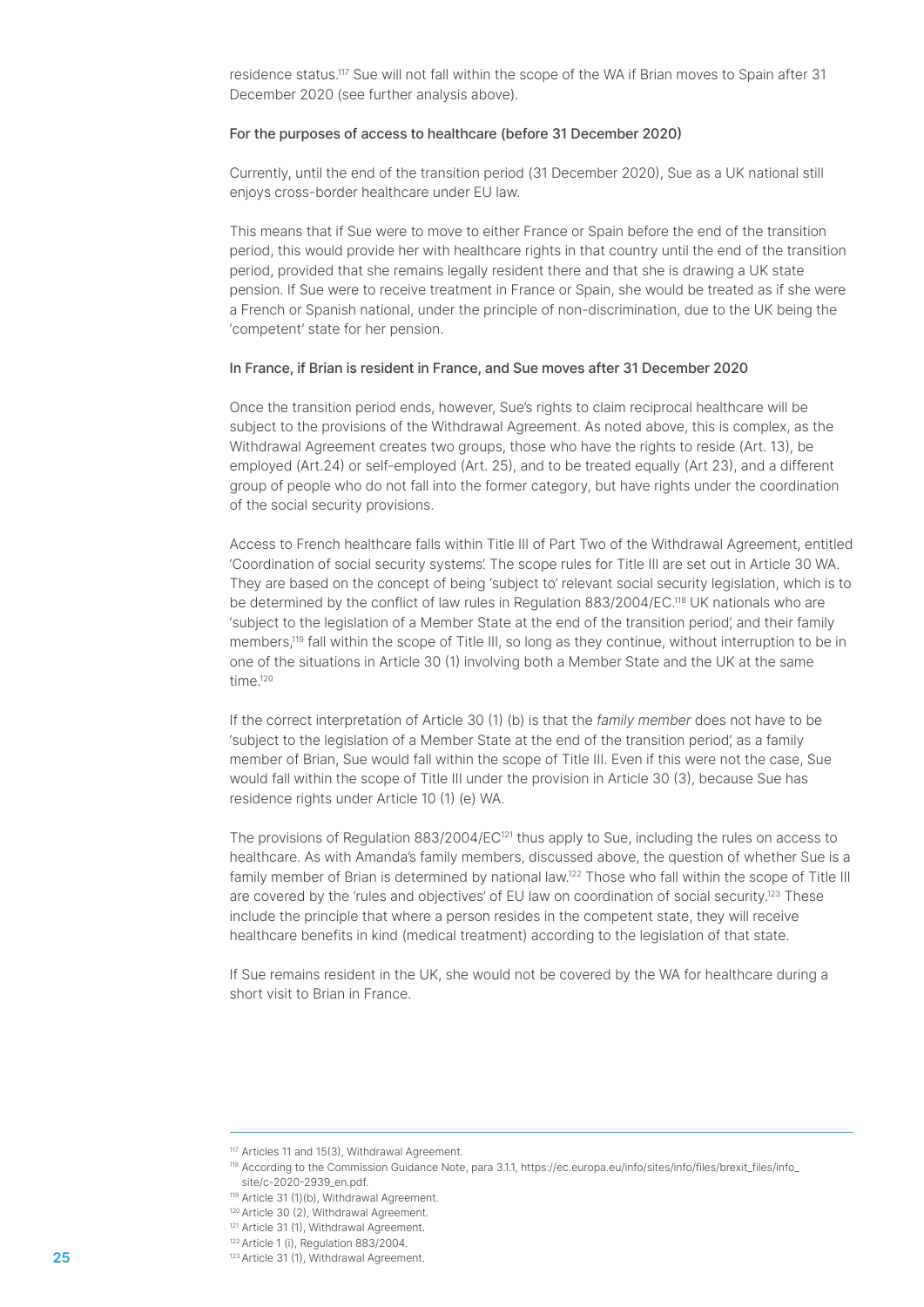#### In Spain, if Brian moves to Spain

If Brian successfully argues that, despite moving to Spain, he keeps his permanent residence in France, he then falls into the personal scope of Title III of Part Two of the Withdrawal Agreement for five years. He will therefore benefit from the rights implemented by Article 31(1) WA. Those rights include rights of family members to receive healthcare in the Member State of residence as if they were covered by that Member State's healthcare system.124

#### In the UK, if Sue moves to France or Spain and then moves back to the UK

Similarly, if Sue and Brian were to move to France or Spain, then back to the UK, for the first five years, they could access healthcare under the Withdrawal Agreement. This is on the basis that France is the Member State providing Brian's pension (see above).

#### For the purposes of access to her pension

#### In France

Under the Withdrawal Agreement there are no entitlements to receive a pension if the pensioner moved after 31 December 2020 and is not otherwise within the scope of the Withdrawal Agreement. But Sue falls within the scope of Title III,<sup>125</sup> so she would be covered as Brian's family member. That means that the rules and objectives of Regulation 883/2004 apply.<sup>126</sup> Those rules include the principle of exportability of pensions.127 Sue would thus be entitled to export her UK pension to France.

#### In Spain

If Brian successfully argues that, despite moving to Spain, he keeps his permanent residence in France, he then falls into the personal scope of Title III of Part Two of the Withdrawal Agreement for five years. He will therefore benefit from the rights implemented by Article 31(1) WA. Those rights include rights of family members to access pensions under Regulation 883/2004 (see above).

<sup>124</sup>Article 17, Regulation 883/2004/EC.

<sup>125</sup> Articles 30 (2) and 10, Withdrawal Agreement.

<sup>126</sup> Article 31 (1), Withdrawal Agreement. **26 127 Article 7, Regulation 883/2004/EC.**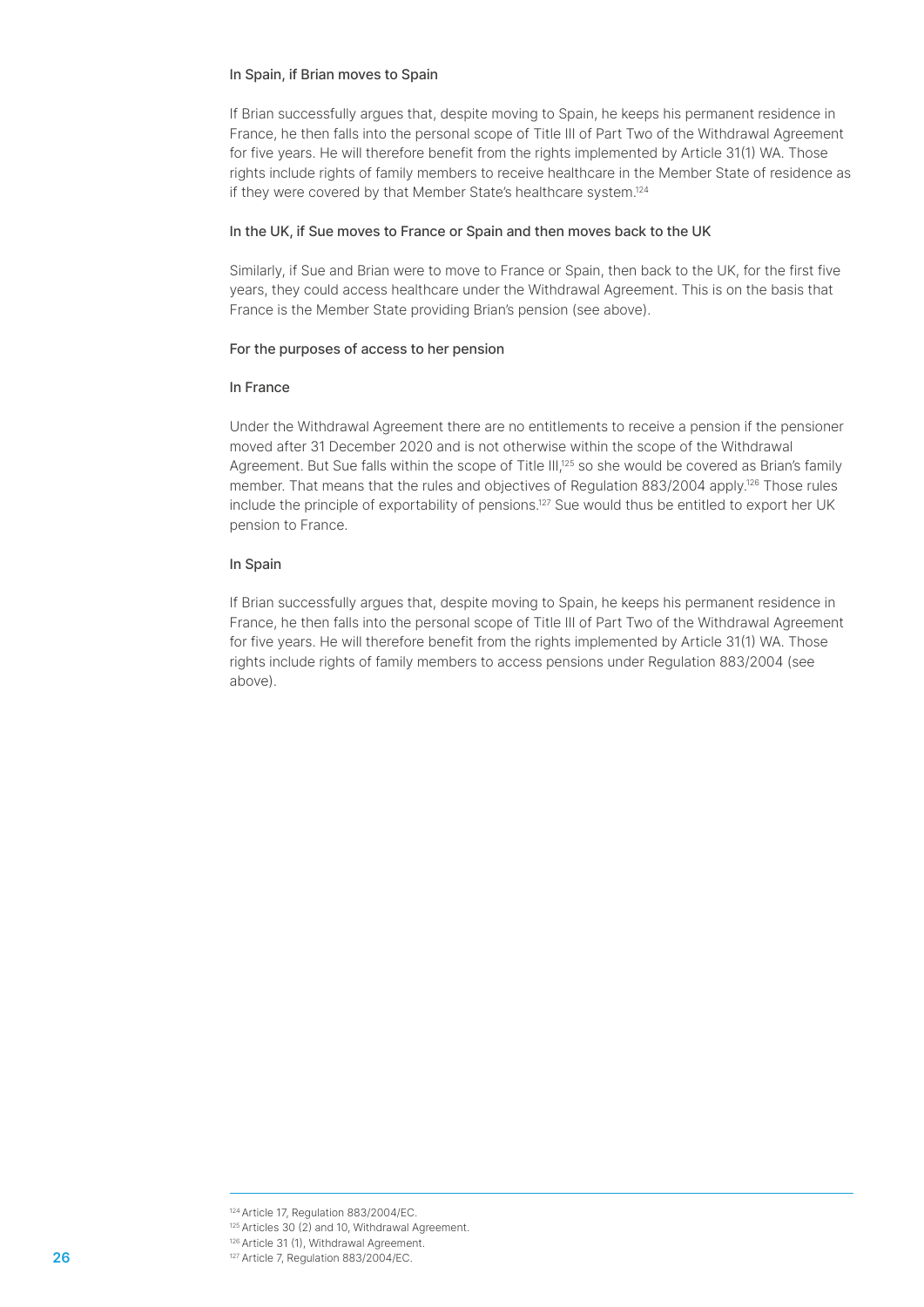# Scenario 4: Linda. UK citizens resident in an EU MS (or vice-versa) who go abroad (eg Canada) for a few years and then come back to the EU/UK

Linda is a UK national who was a lawful resident of Germany for 4 years. After receiving a job opportunity in Canada in September 2020, Linda moved to Toronto to work there as a healthcare professional. She worked in Toronto for 3 and a half years before deciding that life in Canada was not for her. It is now March 2024 and Linda wishes to return to Germany to continue her residence there, however following the UK's withdrawal from the European Union, Linda is concerned about her rights in Germany as a UK Citizen under the Withdrawal Agreement.

#### Legal Analysis:

Brian:

#### What rights does Linda have under the provisions of the Withdrawal Agreement?

For the purposes of residence in Germany after returning from Canada

#### Does Linda fall within the personal scope of Title 1, Part Two of the WA?

First, we have to consider whether Linda falls under the personal scope of Title 1, Part Two of the WA for the purposes of her residence rights. Article 10(1)(b) WA specifies that those who fall under the scope of Part Two, Title 1 are

United Kingdom nationals who exercised their right to reside in a Member State in accordance with Union law before the end of the transition period and continue to reside there thereafter.128

Linda is a UK national and has exercised her right to reside in Germany in accordance with Union law for 4 years before the 31st December 2020 and must continue to reside in Germany thereafter in order to be covered by Article 10(1)(b) WA. However, Linda will be in Canada from September 2020 to March 2024 and therefore it must be established whether she satisfies the requirements for continued residence in Germany after the transition period.

Article 13(1) WA outlines the residence rights that Union and UK citizens are entitled to under the WA. It states that

Union citizens and United Kingdom nationals shall have the right to reside in the host State under the limitations and conditions as set out in…Article 16(1) or Article 17(1) of Directive 2004/38/EC.129

Accordingly, Article 16(1) of Directive 2004/38/EC provides that

continuity of residence shall not be affected by temporary absences not exceeding a total of six months a year.<sup>130</sup>

Therefore, Linda will be considered a resident of Germany and will fall under Article 10(1)(b) WA for the first 6 months of her being absent from Germany i.e. in Canada. After 6 months, she will lose her residence in Germany and no longer fall under Article 10(1)(b) WA and thus under the personal scope of Part Two, Title 1 of the WA. Given this, Linda's continuous stay in Canada for 3 and a half years would have caused her to lose her German residence status.

<sup>128</sup> Article 10 (1)(b), Withdrawal Agreement.

<sup>129</sup> Article 13 (1), Withdrawal Agreement.

<sup>27</sup> **130 Article 16 (1), European Parliament and Council Directive 2004/38/EC.**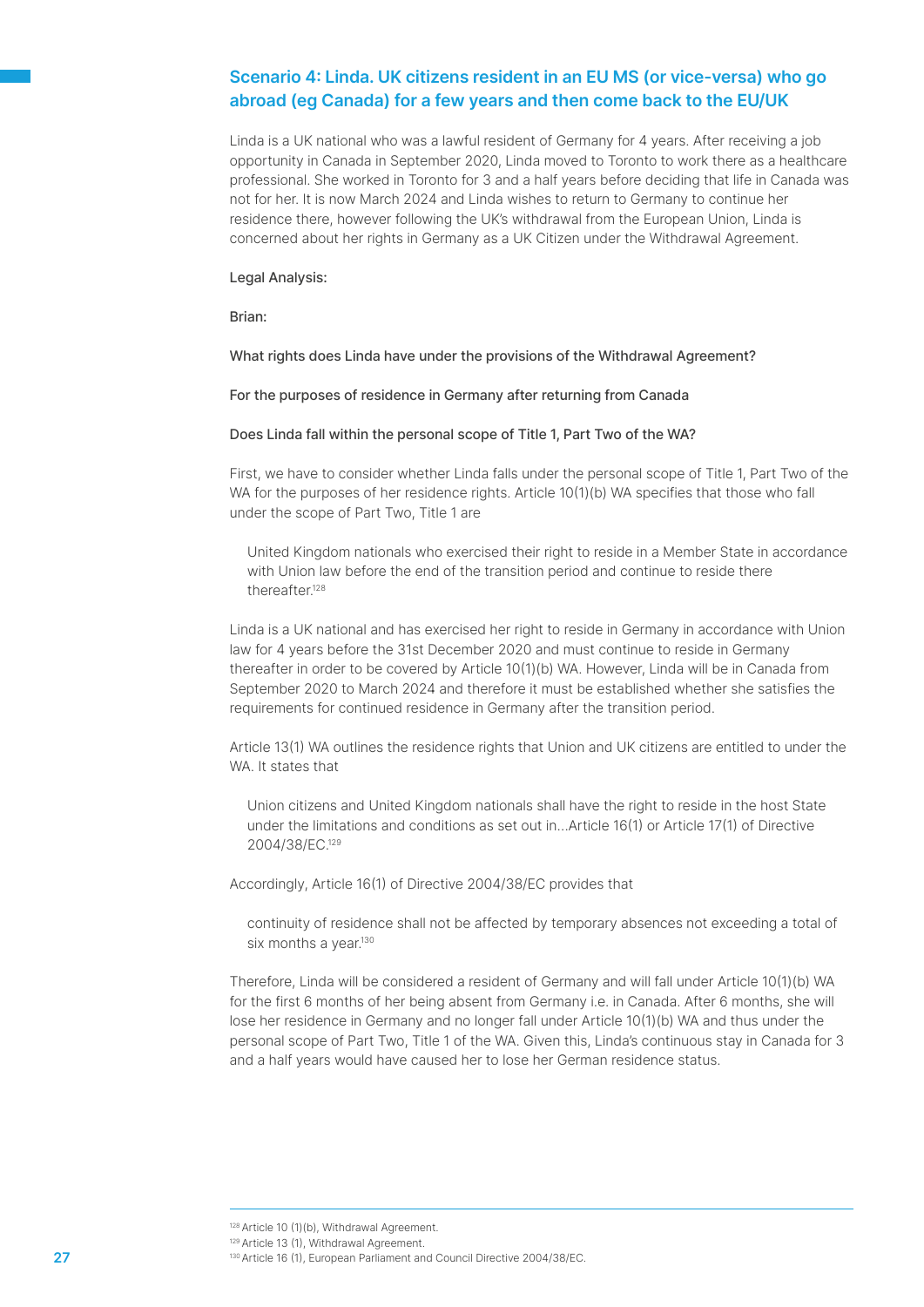#### For the purposes Linda's social security rights under the WA after returning from Canada

#### Does Linda fall within the scope of Part Two, Title 3 of the WA?

Since Linda does not fall under the scope of Part Two, Title 1 WA in terms of residence rights, she will also not fall within the Scope of Part Two, Title 3 of the WA governing the coordination of social security systems. This is because Article 30(3) WA states that Title 3

shall also apply to persons who…fall within Article 10 of this Agreement, as well as their family members and survivors.<sup>131</sup>

Therefore, not only will Linda not be able to reside in Germany after her return from Canada under the WA, she will also not be able to benefit from the protection of social security rights under the WA such as access to healthcare or pensions.

Therefore, Linda's residence and social security rights will be dependent solely on German national law.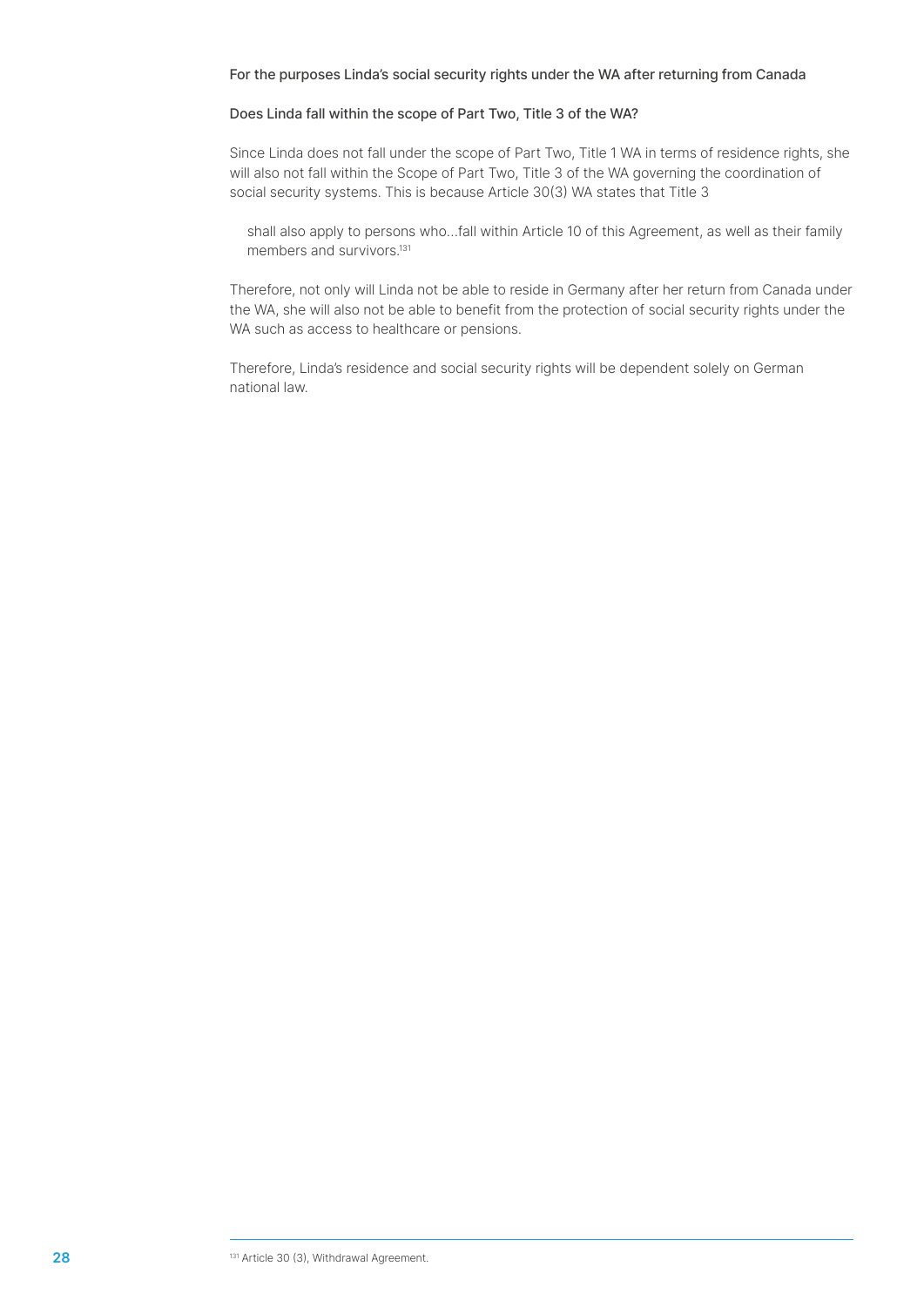# Scenario 5: Monica. UK Citizen who wants to go to the EU for a short stay but will need pre-planned healthcare

Monica, 58, is a UK citizen who lives in the UK and has been on dialysis for 7 years now. Monica's son, Jack, works and permanently resides in Germany with his wife and child. Monica has not seen her son and his family for a long time and would like to go and stay with them in September for two weeks. While in Germany, Monica will require a dialysis treatment three times a week. Monica is worried that under the Withdrawal Agreement, she will not be able to access such planned healthcare.

#### What rights does Monica have under the provisions of the Withdrawal Agreement?

#### Does Monica fall within the personal scope of Title 1, Part Two of the WA?

While Monica does not fall within the scope of Title 1 by way of Article 30 WA, she does so by way of the special situations covered in Article 32 WA. Article 32(1) states that

The following rules shall apply in the following situations to the extent set out in this Article, insofar as they relate to persons not or no longer covered by Article 30.132

One of the situations covered is that of a person who has 'requested authorisation to receive a course of planned healthcare treatment' in another Member State/UK, before the end of the transition period (31 December 2020).<sup>133</sup>

Therefore, as long as Monica requests authorisation from the competent State before 31 December 2020, the UK, to receive healthcare in Germany, she will fall within the scope of the social security coordination part of the Withdrawal Agreement.

#### Will Monica be able to access pre-planned healthcare in Germany?

After having established that she falls within the scope of the relevant part of the Withdrawal Agreement, so long as she has requested authorisation before the end of transition, whether Monica will have access to kidney dialysis treatment while in Germany is determinable by Article 32(1)(b) WA. This states that

the rules set out in Articles 20 and 27 of Regulation (EC) No 883/2004 shall continue to apply to persons who, before the end of the transition period, had requested authorisation to receive a course of planned health care treatment pursuant to Regulation (EC) No 883/2004, until the end of the treatment. The corresponding reimbursement procedures shall also apply even after the treatment ends. Such persons and the accompanying persons shall enjoy the right to enter and exit the State of treatment...134

Therefore, so long as Monica requested authorisation to receive kidney dialysis in Germany from the UK before the 31/12/2020 pursuant to Regulation No 883/2004, then she will have access to that treatment pursuant to Article 20 of the Regulation. Article 20 of Regulation 883/2004 states that

1. ...an insured person travelling to another Member State with the purpose of receiving benefits in kind during the stay shall seek authorisation from the competent institution.

2. An insured person who is authorised by the competent institution to go to another Member State with the purpose of receiving the treatment appropriate to his condition shall receive the benefits in kind provided, on behalf of the competent institution, by the institution of the place of stay, in accordance with the provisions of the legislation it applies, as though he were insured under the said legislation.The authorisation shall be accorded where the treatment in question is among the benefits provided for by the legislation in the Member State where the person concerned resides and where he cannot be given such treatment within a time-limit

133 Article 32(1)(b), Withdrawal Agreement.

<sup>132</sup> Article 32(1), Withdrawal Agreement.

**<sup>29</sup> 134** Article 32(1)(b), Withdrawal Agreement.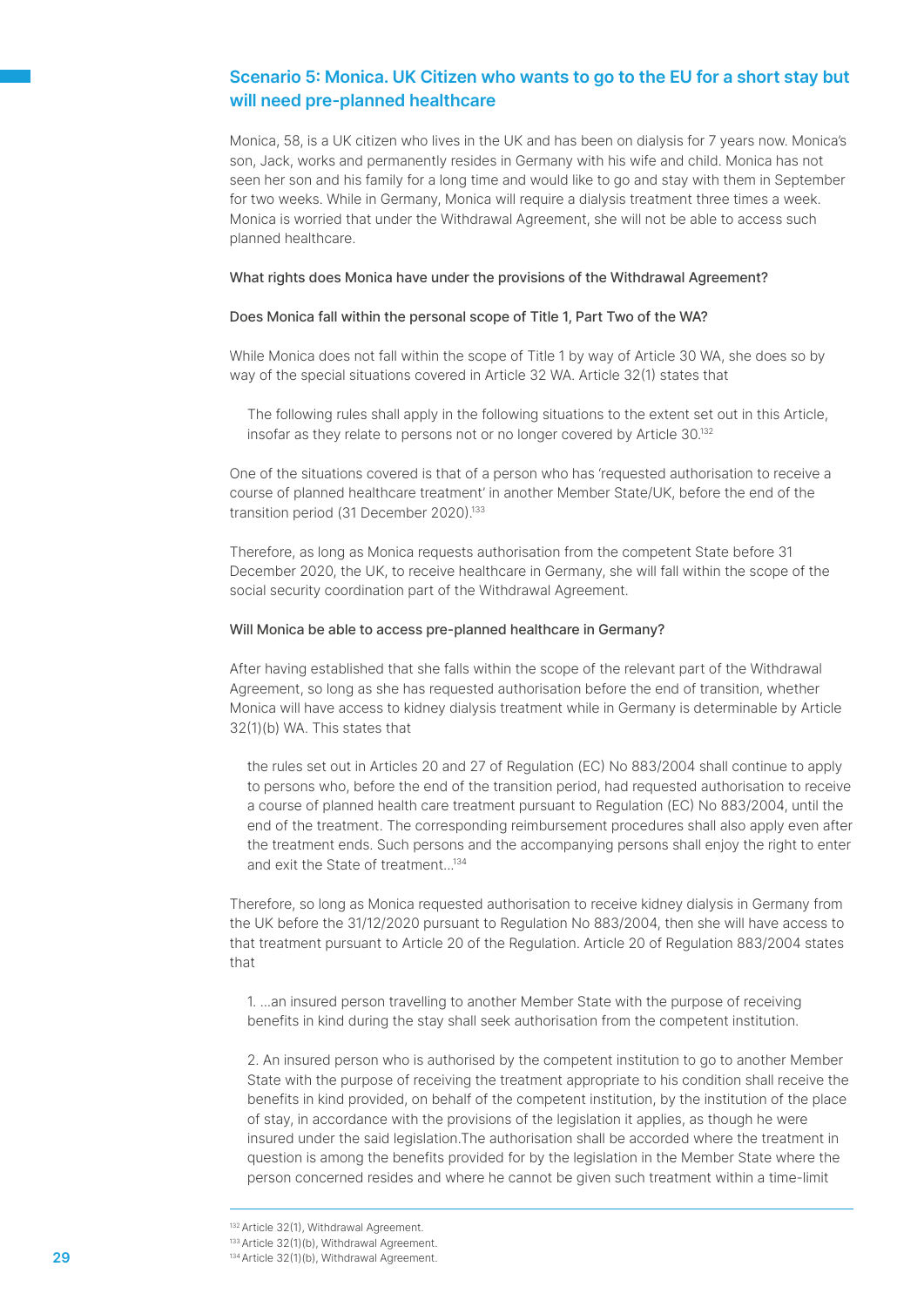which is medically justifiable, taking into account his current state of health and the probable course of his illness.<sup>135</sup>

Therefore, after receiving authorisation from the UK, Monica will be provided with kidney dialysis treatment by the German healthcare institution, provided for on behalf of the UK. This treatment must be provided for in accordance with German legislation, as though Monica were insured under German legislation. While there is no strict obligation for the UK to provide authorisation, it has to do so if the treatment in question is provided for by the State Monica resides and if she cannot receive it in a time-limit in the UK which is medically justifiable. Therefore, as long as Monica is receiving kidney dialysis in the UK, which she must be, then she will receive authorisation since she would not be able to go 2 weeks without receiving such dialysis.

Note that Article 32(1)(b) WA provides that the person must merely request authorisation before the end of the transition period. Therefore, even if Monica wishes to visit her family in Germany after 31/12/2020, she will be able to do so as long as she requested the dialysis treatment before that date.

The wording of Article 32(1)(b) WA does not explicitly cover a situation where, if planned healthcare were authorised, it would include an ongoing course of treatment of indeterminate duration. Article 32(1)(b) WA states that persons will be entitled to receive such healthcare so long as they request to receive, before the end of the transition period, 'a course of planned healthcare treatment'. If a 'course' of treatment includes ongoing dialysis for an indeterminate duration, then Monica would be able to receive it every time she goes to Germany. However, if a 'course' of treatment means only a planned series of visits to a specific dialysis clinic/hospital only for the duration of Monica's stay (two weeks), then it would mean she would have to receive authorisation on each occasion she went to Germany for a new, separate course of treatment. Thus, under this interpretation, she would no longer be able to request authorisation after 31/12/2020 under the WA.

The latter interpretation is, in our view, the correct one. A 'course of planned healthcare' treatment would indicate a treatment for a specific amount of time and to start and end on specific dates i.e. for the two weeks in September during which Monica will be in Germany. A more indeterminate entitlement to seek authorisation for 'a course of planned healthcare treatment' at unknown times and not specified at the time authorisation was sought is unlikely to be intended by the wording of the Withdrawal Agreement. In any event, in practice the competent healthcare system (here the UK's) would have to give such indeterminate and open-ended authorisation in response to a request before 31 December 2020. We are not aware of a Member State that would give such authorisation: the UK certainly would not.